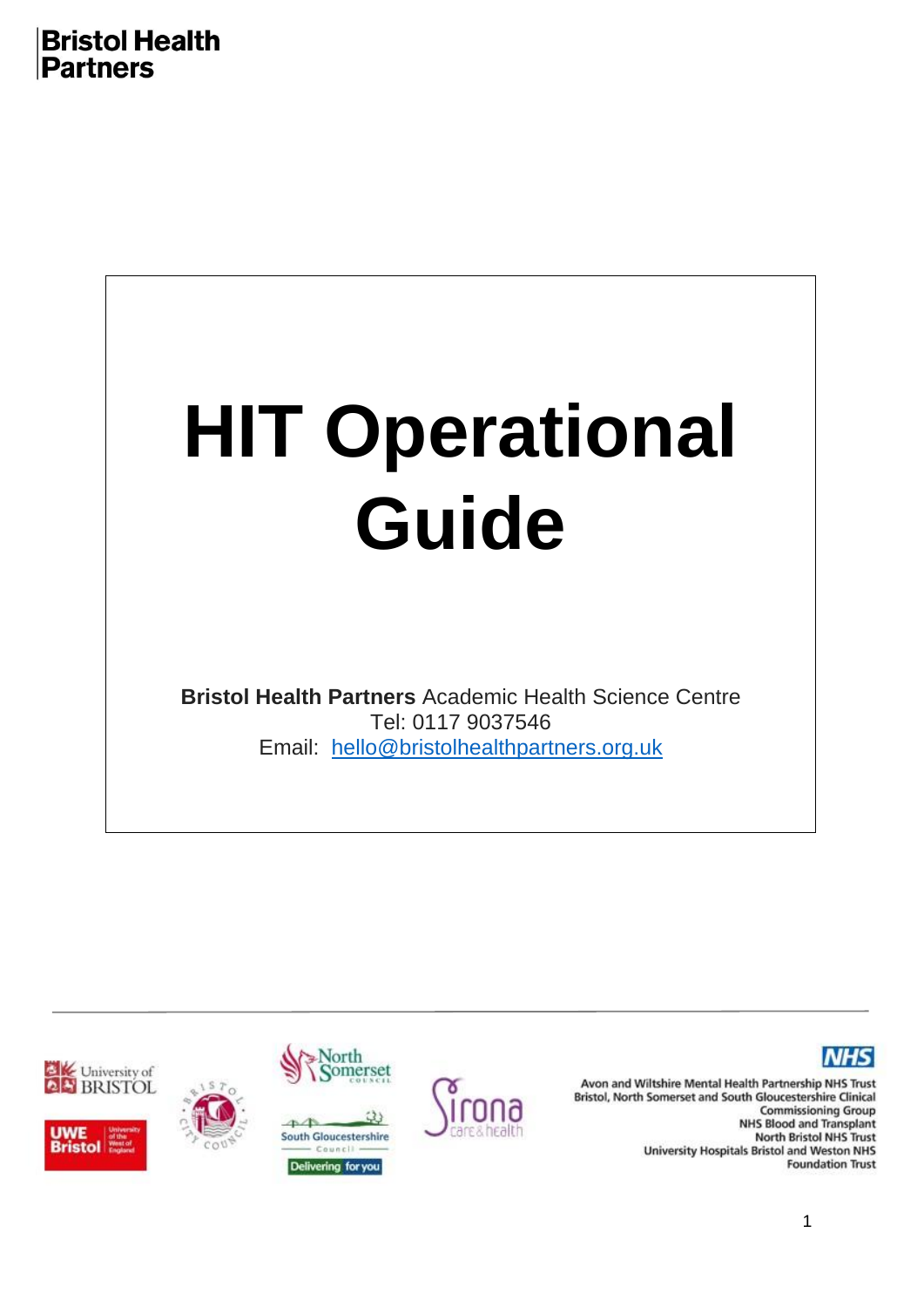## **Contents**

| NIHR ARC (Applied Research Collaboration) West Project 17     |  |
|---------------------------------------------------------------|--|
| Other parts of the Bristol region's research infrastructure17 |  |

**Supporting documents can be found through this link [to an online file store.](https://uob-my.sharepoint.com/:f:/g/personal/ow8888_bristol_ac_uk/EoQ-J8mMEnJPv5cN75DrWlAB2vAtLN0wsG2EBuLQZYlSIg?e=AFFtQC) If you are having problems accessing, please email [hello@bristolhealthpartners.org.uk](mailto:hello@bristolhealthpartners.org.uk)**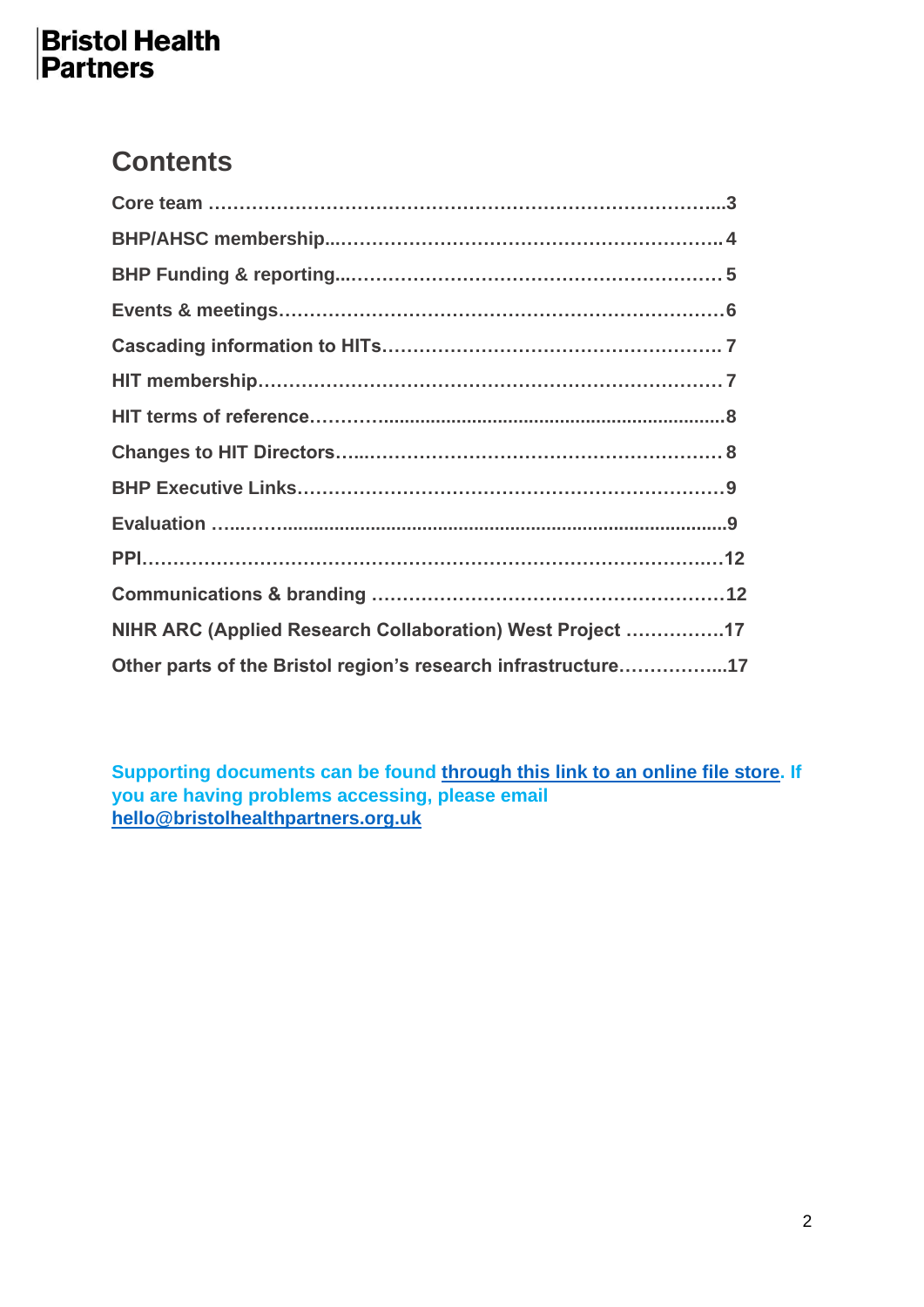# **1. Core Team**

The Core Team can help HITs with finding innovation links, engaging with commissioners, training and strategy refresh. Our team members are:

#### **Lisa King, Chief Operating Officer (job share)**

[lisa.king@bristol.ac.uk](mailto:lisa.king@bristol.ac.uk)

Lisa job shares the role of Chief Operating Officer and is responsible for all governance, operational and financial aspects of Bristol Health Partners. Lisa manages our strategic relationships with our partner organisation and wider stakeholders, reports progress and impacts to the Board and oversees our communication plans and annual reviews. Lisa works on Mondays and Fridays.

#### **Oliver Watson, Chief Operating Officer (job share)**

Olly job shares the role of Chief Operating Officer with Lisa King and oversees the Health Integration Teams and Using Data Better strategic programme. Olly supports HIT leadership teams in planning and implementation and provides management guidance to HITs. Olly is responsible for identifying HIT training and resource needs. Olly works with the core team to ensure links are made between relevant HITs and reports their progress to the Board and Executive group. Olly works Tuesday to Friday 9-5pm. [oliver.watson@bristol.ac.uk](mailto:oliver.watson@bristol.ac.uk)

#### **Louise Osborne, Project Executive**

Louise provides support to HITs for project-based administration needs.

She responds to non-routine requests from HITs and is happy to attend key meetings, assist in organising and preparing for key events and will gladly assist with other project-based work. Louise works Monday to Thursday 9-5pm. [louise.osborne@bristol.ac.uk](mailto:louise.osborne@bristol.ac.uk)

#### **Sabrina Lee, Communications Manager**

Sabrina is available to assist HITs in the design and implementation of communication campaigns. She project manages the design and delivery of the Bristol Health Partners newsletter, annual review and other regular communications and is responsible for managing the website. Sabrina works Monday, Tuesdays and Thursdays 9am-5pm. [sabrina.lee@bristol.ac.uk](mailto:sabrina.lee@bristol.ac.uk)

#### **Trish Harding, Evaluation Officer**

Trish is responsible for developing evaluation tools for HITs and BHP which can be used to evaluate initiatives. She assists HITs in planning evaluations and identifying evaluation resources. She is active in local evaluation networks and works closely with colleagues in the BNSSG CCG Research & Evidence Team. Trish works Tuesday mornings, Wednesdays and Thursdays. [trish.harding@bristol.ac.uk](mailto:trish.harding@bristol.ac.uk)

#### **Jan Connett, Senior Project Manager**

Jan has a portfolio of HITs to whom she provides project managements skills. She also leads on wider strategic themes including public involvement, sustainability, prevention at scale and wider determinants of health. Jan can assist HITs to consider how to address health inequalities, particularly in response to Black Lives matter. She supports integration of health and social care services and whole system change. Jan works Monday to Friday 9-5pm. [jan.connett@bristol.ac.uk](mailto:jan.connett@bristol.ac.uk)

#### **Carla Southworth, Senior Project Manager**

Carla has a portfolio of HITs to whom she provides project managements skills. Carla works Monday to Friday 9-5pm. [carla.southworth@bristol.ac.uk](mailto:carla.southworth@bristol.ac.uk)

#### **Rachel Allbless, Senior Project Manager**

Rachel has a portfolio of HITs to whom she provides project managements skills. Rachel works Tuesday, Wednesday, Thursday 9-5pm.

[rachel.allbless@bristol.ac.uk](mailto:rachel.allbless@bristol.ac.uk)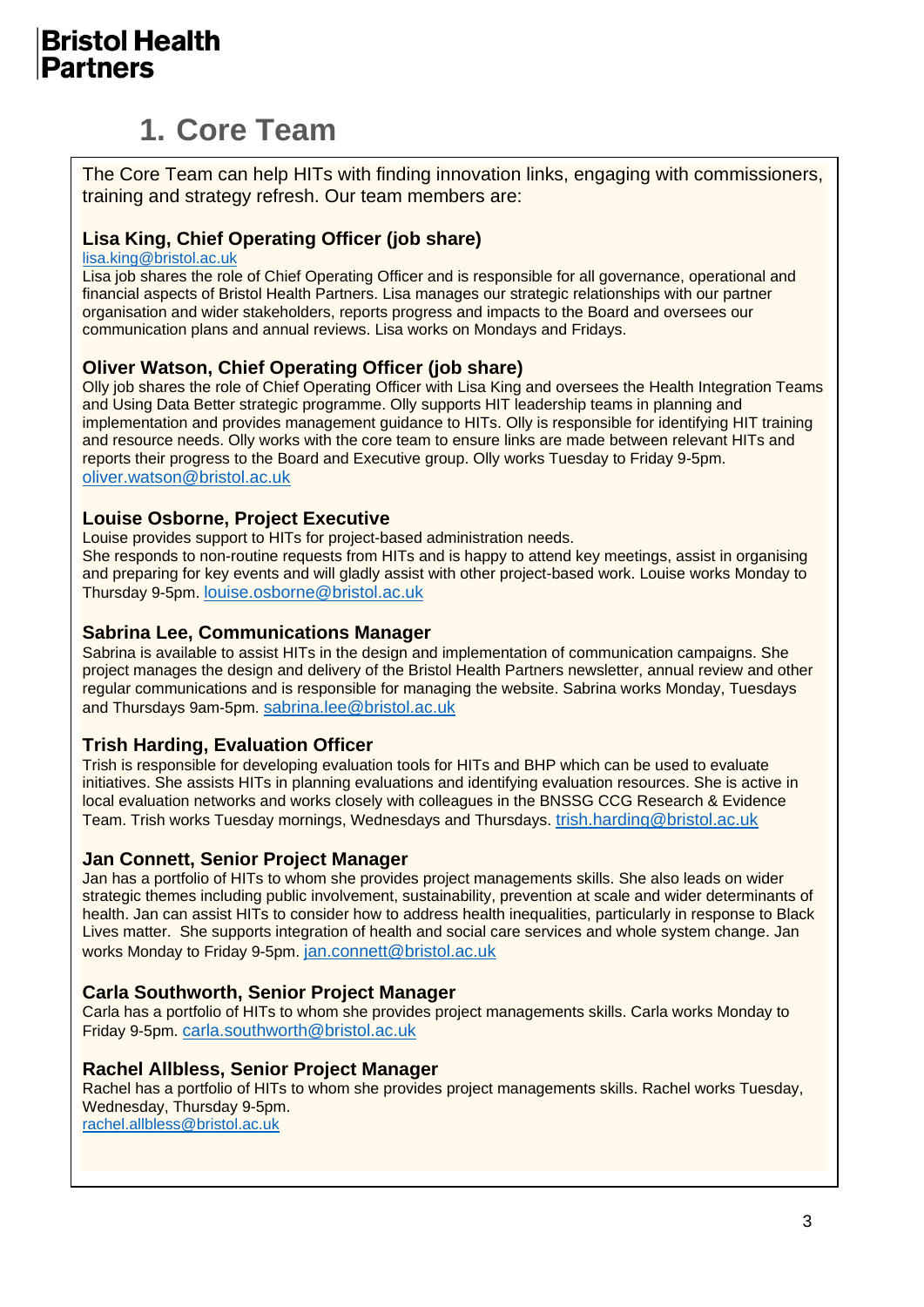## **2. Organogram of BHP/AHSC membership**

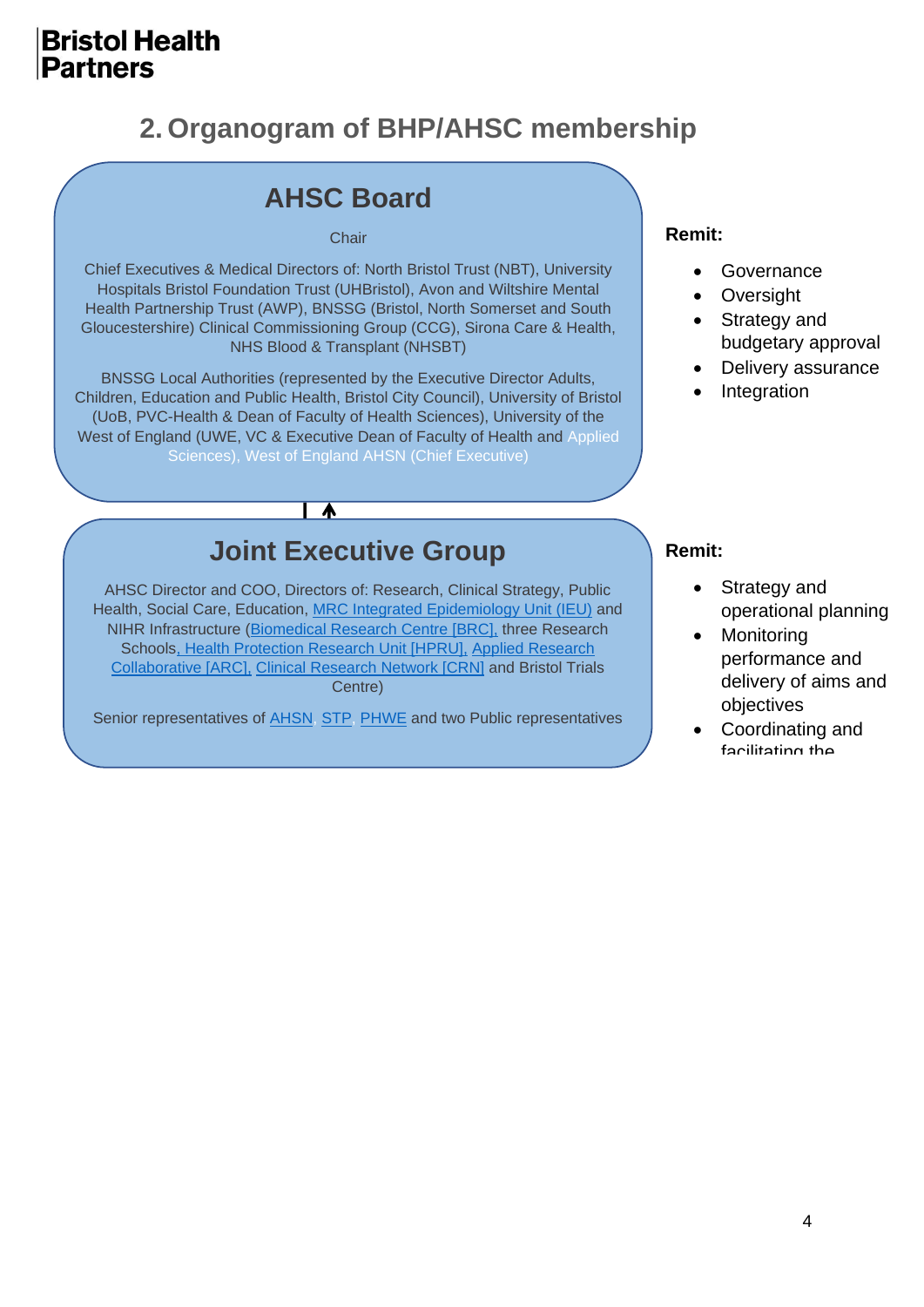# **3.Funding and Resources**

*Table 1: HIT funding and reporting timeline*

| <b>Month</b>            | <b>Activity</b>                                                                                                                                     |
|-------------------------|-----------------------------------------------------------------------------------------------------------------------------------------------------|
| November/early December | HIT funding and resource submissions open                                                                                                           |
| Late January            | HIT funding submissions deadline                                                                                                                    |
| Mid-February            | BHP Executive panel assesses submissions                                                                                                            |
| Early March             | Feedback provided to HITs and resources confirmed<br>Invoices due for financial year end                                                            |
| Early July              | Mid-year progress report forms and guidance issued                                                                                                  |
| <b>Early September</b>  | Deadline for mid-year progress reports including<br>reporting predicted underspends and requesting re-<br>allocation of funds                       |
| <b>Mid-September</b>    | Invoices due for first 6 months of HIT activity and<br>actual spend<br>Any HIT underspends reported, and requests confirmed to<br>re-allocate funds |

HITs can request BHP funding and resources for their activities on an annual basis. This competitive call will open in November/December each year and HITs will be notified via email. Further information regarding the criteria, deadlines and process will be provided in November/December. Applications will be assessed by the BHP Executive Group and HITs will be assigned resources based on this assessment.

Funds awarded are for the forthcoming financial year ( $1<sup>st</sup>$  April-31 $<sup>st</sup>$  March):</sup>

- Every financial year is a 'new start' for HIT funding, therefore we cannot currently carry over underspends from previous years. Please request all funds needed for the year ahead.
- Awarded funds will typically be hosted by a partner organisation, with details for invoicing and eligible uses of funding set out in a formal funding letter.

Available funding is limited, and the purpose is to support activity which cannot be resourced elsewhere. HIT funding will potentially include but not necessarily be limited to:

- Backfilling clinical time for HIT Directors or employing a part-time Project Manager (if not provided by BHP).
- Expertise, for example economic evaluation (if not available through other routes like Applied Research Collaboration [ARC] West).
- Partnership activities such as meetings, workshops, events. Such activities may incur general meeting costs (e.g. internal room charges and/or refreshments) or need external facilitation or facilities not available from within the partner organisations.
- Costs associated with Patient and Public Involvement (PPI) activities.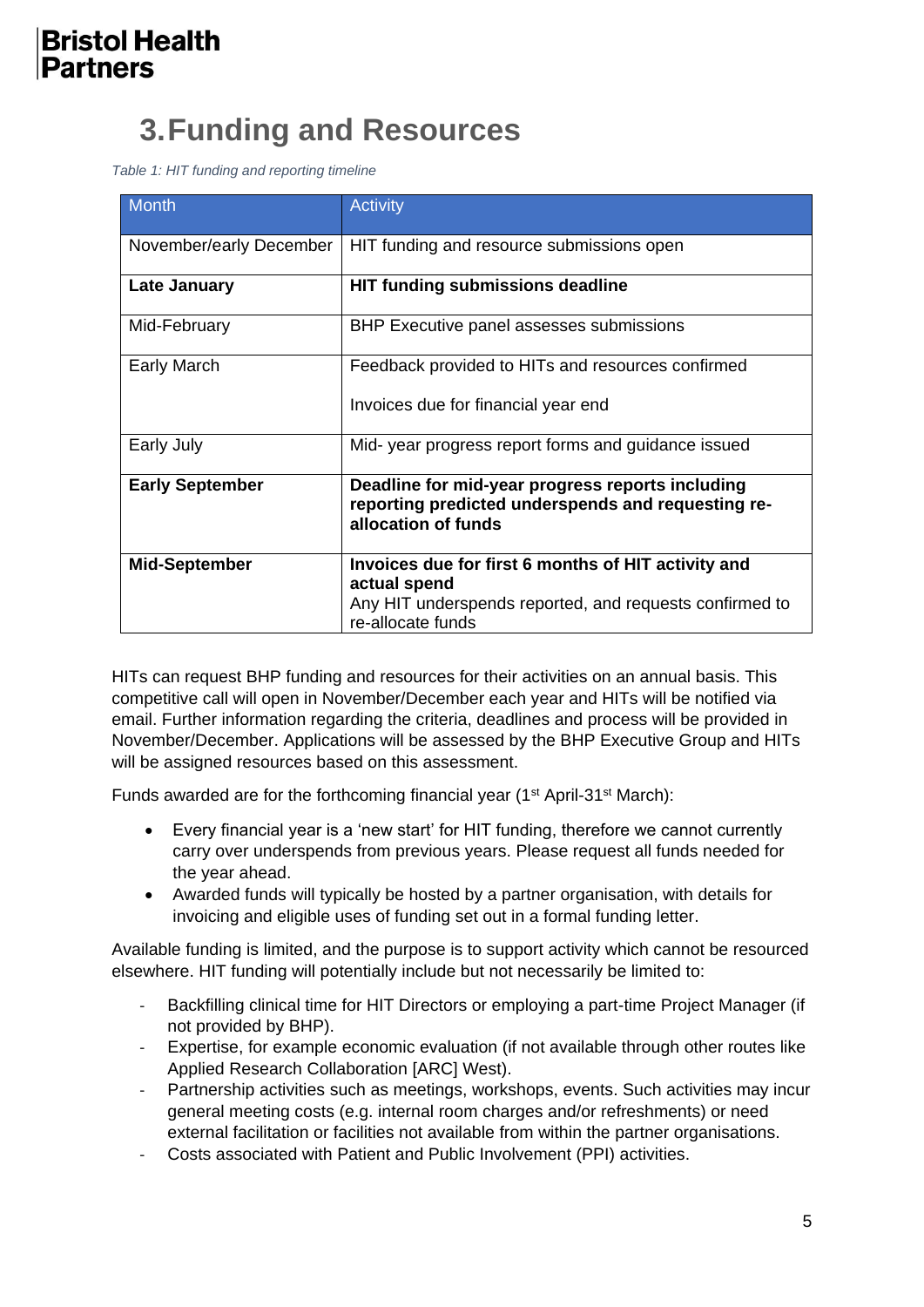You can request resources from the Bristol Health Partners team over a 12-month period, this can include:

- Project Management support
- Administrative support
- PPI advice
- Communications support
- Specific training needs
- Evaluation support

You must include details of the support you need and tasks, be as specific as possible and include an estimate of the amount of time needed.

# **4.BHP Reporting**

All HITs must provide the BHP Chief Operating Officer with six monthly progress reports which clearly show progress against original and any new objectives. Your funding application submitted in February constitutes a progress report. The midyear report is usually submitted in September. Exact submission deadlines and templates will be provided by the core team in advance.

You can find an example of the reporting template [through this weblink,](https://uob-my.sharepoint.com/:f:/g/personal/ow8888_bristol_ac_uk/EoQ-J8mMEnJPv5cN75DrWlAB2vAtLN0wsG2EBuLQZYlSIg?e=AFFtQC) together with a number of useful templates

These reports are not uploaded to our website or shared with anyone outside of the BHP organisations; they are purely for our records and to enable the Chief Operating Officer to report on progress to the BHP Executive Group (monthly) and the Board (quarterly). They demonstrate value for money to partner organisations.

They also enable us to identify any issues or problems which might be resolved by members of the core team, BHP Board or Executive group. Each HIT leadership team will receive notification of progress report deadlines via email.

Along with general information about your progress against your objectives, it is also essential that we capture information about;

- Funding secured (including funder, project title, amount, partners involved)
- Commissioner involvement (CCG and Local Authority)
- PPI activities
- Problems/issues

# **5.Events & meetings**

**HIT conferences** run annually (usually in June) and include a variety of workshops, presentations and networking opportunities, offering the chance to showcase your work and find additional collaborators in your area of interest. All HIT members are encouraged to attend these annual events.

**Cross HIT virtual meetings** are held monthly and offer HIT members a valuable opportunity to meet colleagues from other HITs and the core team. They provide an opportunity, in an informal setting, to discuss current problems or issues and provide access to learning from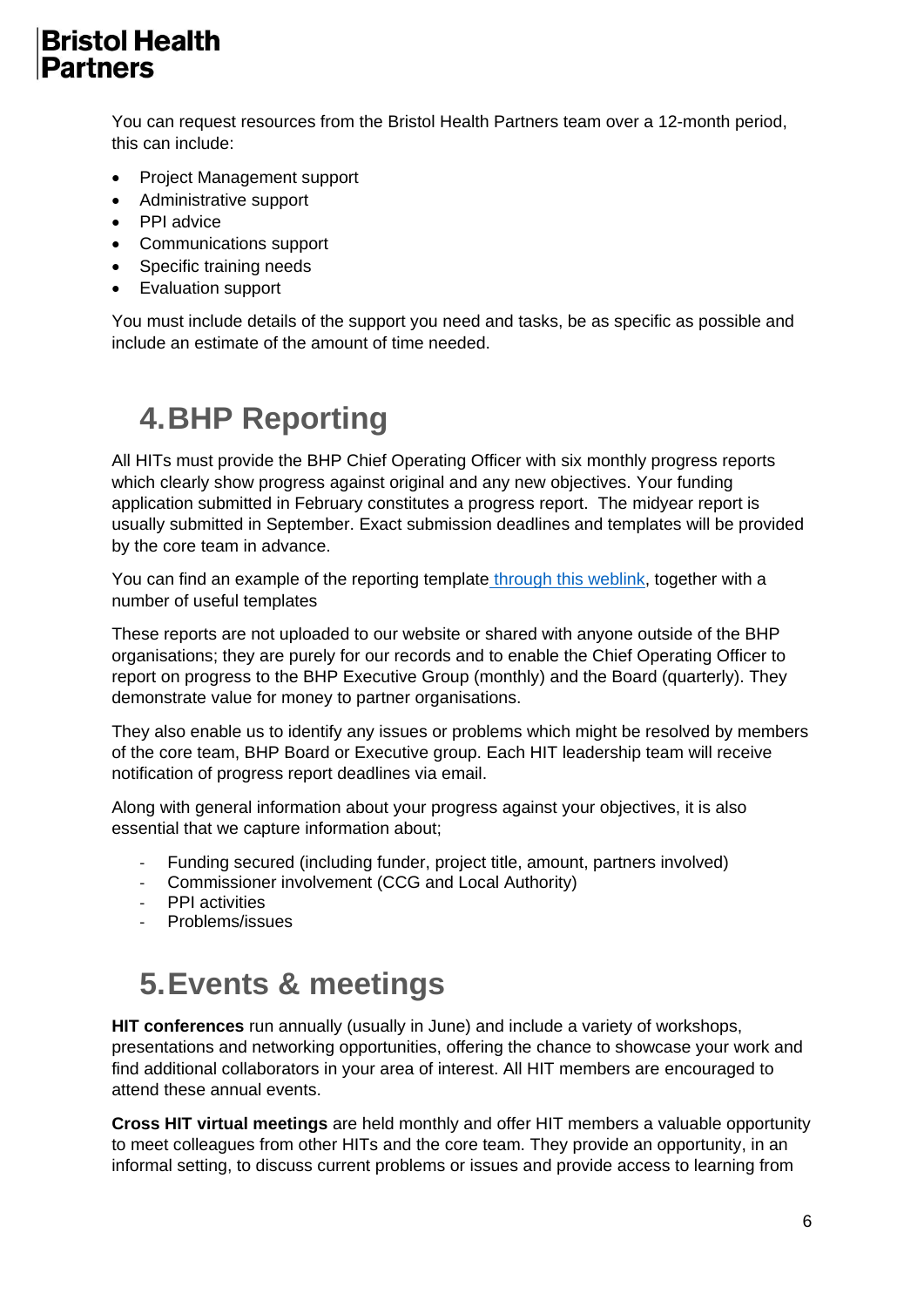other HITs. Meetings, which may be general or themed, provide an opportunity to discuss specific problems, examples of best practice, available resources, or any other topic of interest to HIT members.

**Project Manager Communications catch ups** are held monthly, Chaired by Sabrina Lee, Comms Manager. All HIT project managers are welcome to attend.

Where BHP provides funding for HIT Project Managers, there is an expectation that these individuals attend networking meetings when possible, our annual HIT Conference and other HIT Project Manager meetings.

# **6.Cascading Information to HITs and within HITs**

#### **Cascading information to HITs**

The BHP Chief Operating Officer or Management Assistant will send important HIT related information to Directors, Project Managers and Co-ordinators only. It is then their responsibility to cascade this information to the full HIT team or select relevant individuals to share this information with. It is important that this information reaches the correct HIT members in a timely fashion. On receipt of these emails, if you are unsure who the relevant HIT member recipients might be, please get in touch with the BHP core team for guidance.

#### **Emailing within HITs and beyond**

As many HITs will have patient and public contributors as members of the team, we have the following guidance for maintaining email privacy:

It is important that HITs let new members know that email addresses within the HIT are shared as default practice, but if there are any concerns about keeping email addresses private, they must be flagged to a member of the HIT leadership team.

As some HIT members will be using their personal email addresses, HITs should consider using the blind carbon copy (bcc) option when personal email addresses are being included in the distribution list. It should also be used as standard practice for larger communications outside the HIT.

For HITs that have their own HIT group email address, we recommend including a line in the email template's signature that gives people the option to opt out of these emails or to be in touch if they would like the HIT to bcc them in future emails to the group.

We also highly recommend HITs regularly review and refresh their contact lists to only keep details of active members.

# **7.HIT Membership**

During the formation of a new HIT, Directors will identify relevant individuals to join the growing team. The **membership of the team** will inevitably evolve over time due to the nature of HIT work and changes in individuals' job descriptions, interests, available and capacity etc. The network will continue to grow organically as new contacts are made but, the Director or Directors are responsible for adding or removing members from the group, as appropriate to the work of the HIT. Some HITs may want to ask their members to complete a form to capture any potential conflicts of interest, depending on the focus of the HIT work. If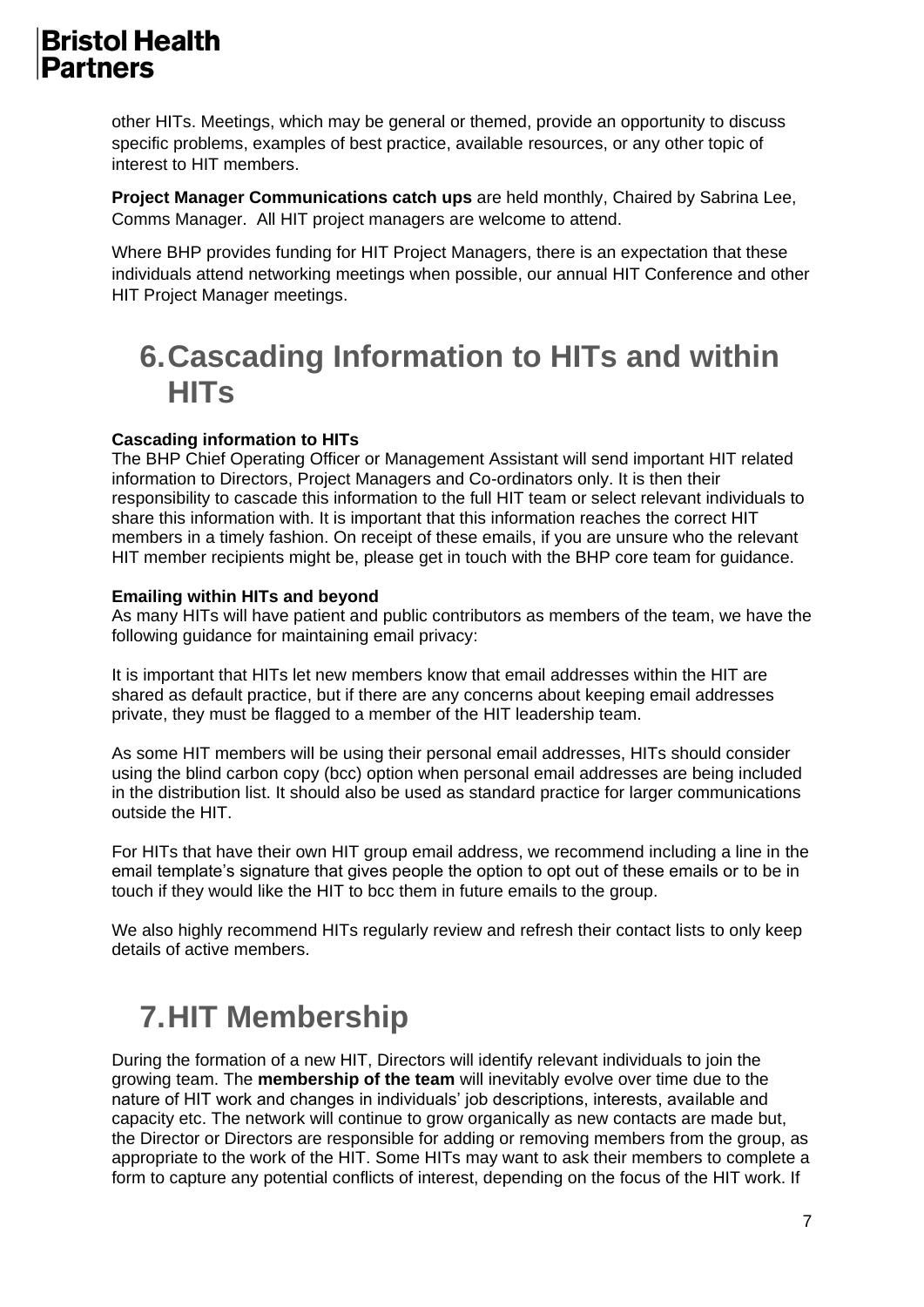you want to undertake this exercise you will find a suggested template in **[the online file](https://uob-my.sharepoint.com/:f:/g/personal/ow8888_bristol_ac_uk/EoQ-J8mMEnJPv5cN75DrWlAB2vAtLN0wsG2EBuLQZYlSIg?e=AFFtQC)  [store for this guide.](https://uob-my.sharepoint.com/:f:/g/personal/ow8888_bristol_ac_uk/EoQ-J8mMEnJPv5cN75DrWlAB2vAtLN0wsG2EBuLQZYlSIg?e=AFFtQC)**

Along with regular progress reports, all HITs Directors are asked to provide BHP with up to date **HIT contact lists**. Contact lists should include details of HIT member's Job titles, their roles within the HIT (including which workstream they are involved with) and email addresses.

In rare circumstances, a Director or other HIT member may feel that an individual or individuals are no longer contributing to the work of the HIT in a constructive way.

It may be that there is a **conflict of interest**, the individual's area of focus or job role has changed or that their conduct or method of communication is in some way disrupting the effective operation of the HIT.

In the first instance, the HIT Director may invite the member to step down. However, when it has not been possible to resolve issues within the HIT, the BHP Core Team will assist with any conflict resolution. The following approach will be taken:

1. The HIT member should communicate their concern to the Bristol Health Partners Core Team outlining their concern, with supporting evidence.

2. Bristol Health Partners will convene a mediation meeting with the parties involved to attempt to resolve issues and develop an agreed approach for future HIT working.

3. Should problems persist, the HIT member should write to the Chief Operating Officer to confirm on-going challenges.

4. Formal notice will be given to the HIT member in question, indicating that if any further concerns are raised and evidenced, this will lead to termination of their HIT membership.

5. If irreconcilable issues persist, the HIT member will receive written confirmation from the Chief Operating Officer that they are no longer a member of the HIT.

# **8.HIT Terms of Reference**

You might want to develop a set of terms of reference for the management group to ensure that members understand what to expect and what is expected of them. You will find a basic template with some suggested headings in **[the online file store for this guide.](https://uob-my.sharepoint.com/:f:/g/personal/ow8888_bristol_ac_uk/EoQ-J8mMEnJPv5cN75DrWlAB2vAtLN0wsG2EBuLQZYlSIg?e=AFFtQC)**

# **9.Changes of Directors**

During the lifetime of a Health Integration Team, some changes in Directorships may be necessary. Please inform the Chief Operating Officer at the earliest opportunity if you are planning any changes to Directors of other key members of the Leadership Team. As the strength, calibre and experience of Directors is very much considered when HITs are approved, the BHP Executive group will be consulted regarding proposed changes. Please give a brief description of the proposed change, and why the new Director would be suitable for the role. The Chief Operating Officer will liaise with the Exec group at the monthly meetings to ensure that any changes are appropriate to the future leadership of the HIT.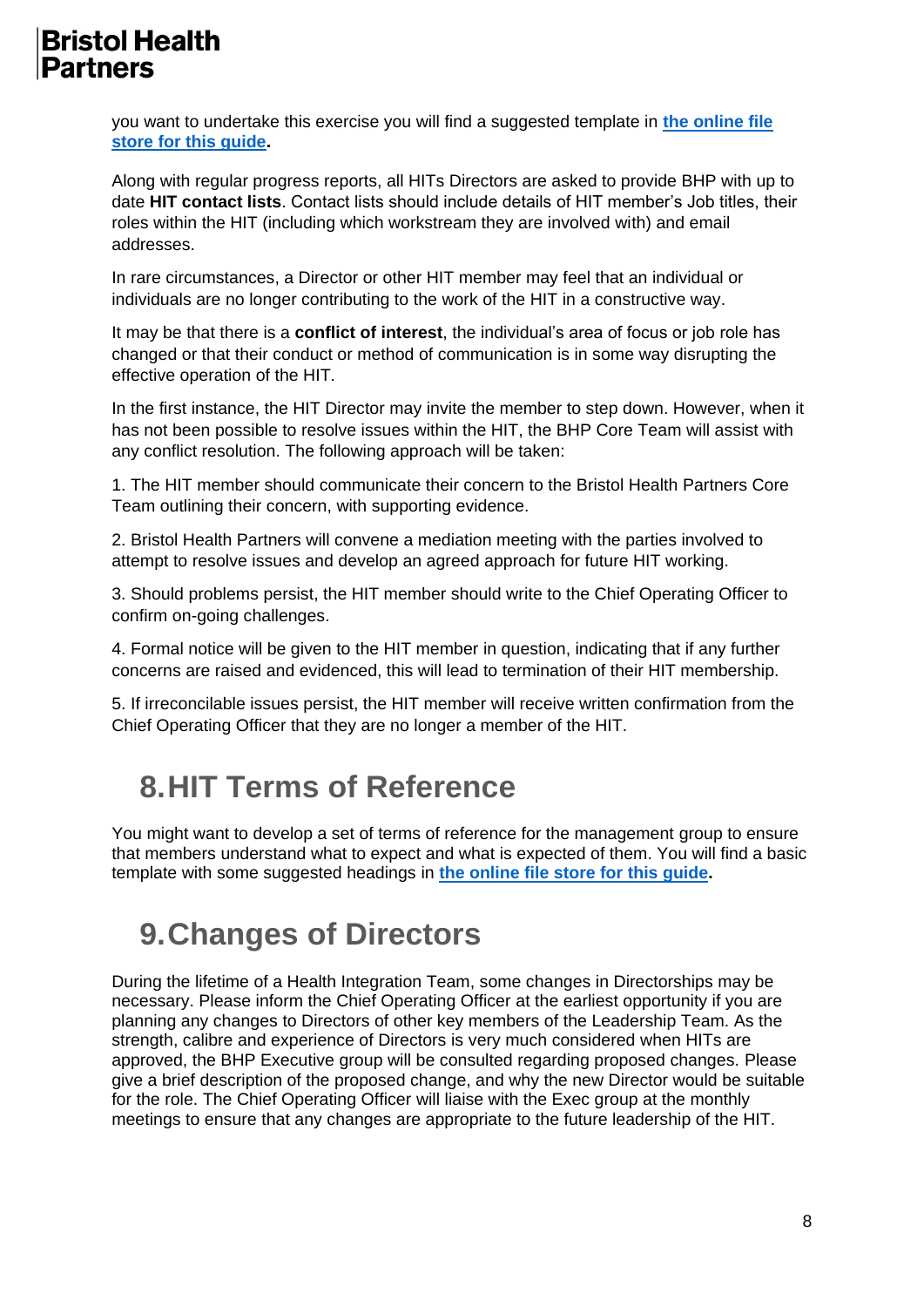## **10. BHP Executive Links**

Executive Links are individuals from the BHP Executive Group who offer HITs access to their own unique set of skills, knowledge and provide support in areas of weakness within the HIT. They can;

- Act as a critical friend a trusted person who asks provocative questions and examines the HITs work through another lens.
- Act as an advocate or champion for the success of the HIT.
- Provide mentoring, if needed and appropriate.
- Offer access to their own unique set of skills, knowledge and experience and provide support in areas where the HIT team is weak.
- Assist with unblocking barriers and bottlenecks to change.
- Provide a gateway to an additional network of people, act as a conduit and signpost HITs to useful individuals outside of their own networks.
- Bring in other relevant individuals from the core BHP team and working groups to advise on specific aspects of the HITs work (for example Innovation, Communications, Evaluation)

If you feel your HIT would benefit from the advice and guidance of a member from the BHP Executive Group, get in touch with the Management Assistant and Chief Operating Officer who will help you identify the most appropriate individual from the list below. An Executive Link's involvement with a HIT will be time limited, to assist with a particular challenge, rather than providing on-going support.

# **11. Evaluation Support**

Evaluation plays a key part in improving the quality of health and social care. Multiple definitions exist for 'evaluation', but they all have a common theme about **judging the merit or value** of something, whether it is a service or an intervention.

Evaluation can be defined as:

*a systematic assessment of the design, implementation and outcomes of an intervention. It involves understanding how an intervention is being, or has been, implemented and what effects it has, for whom and why. It identifies what can be improved and estimates its overall impacts and cost-effectiveness."*

#### *(Magenta Book, 2020)*

Evaluation can range from being very simple service evaluations to complex evaluative research projects. The evaluation approach will depend on the purpose of the evaluation, evidence base, stage of development, context of the service, and the resources and timescales for the evaluation.

Evaluations can focus on rapid-cycle learning to improve implementation and delivery (formative evaluation), how a service or intervention works (process evaluation), and whether it has worked (outcome or summative evaluation) – or all these aspects over the life cycle of a project.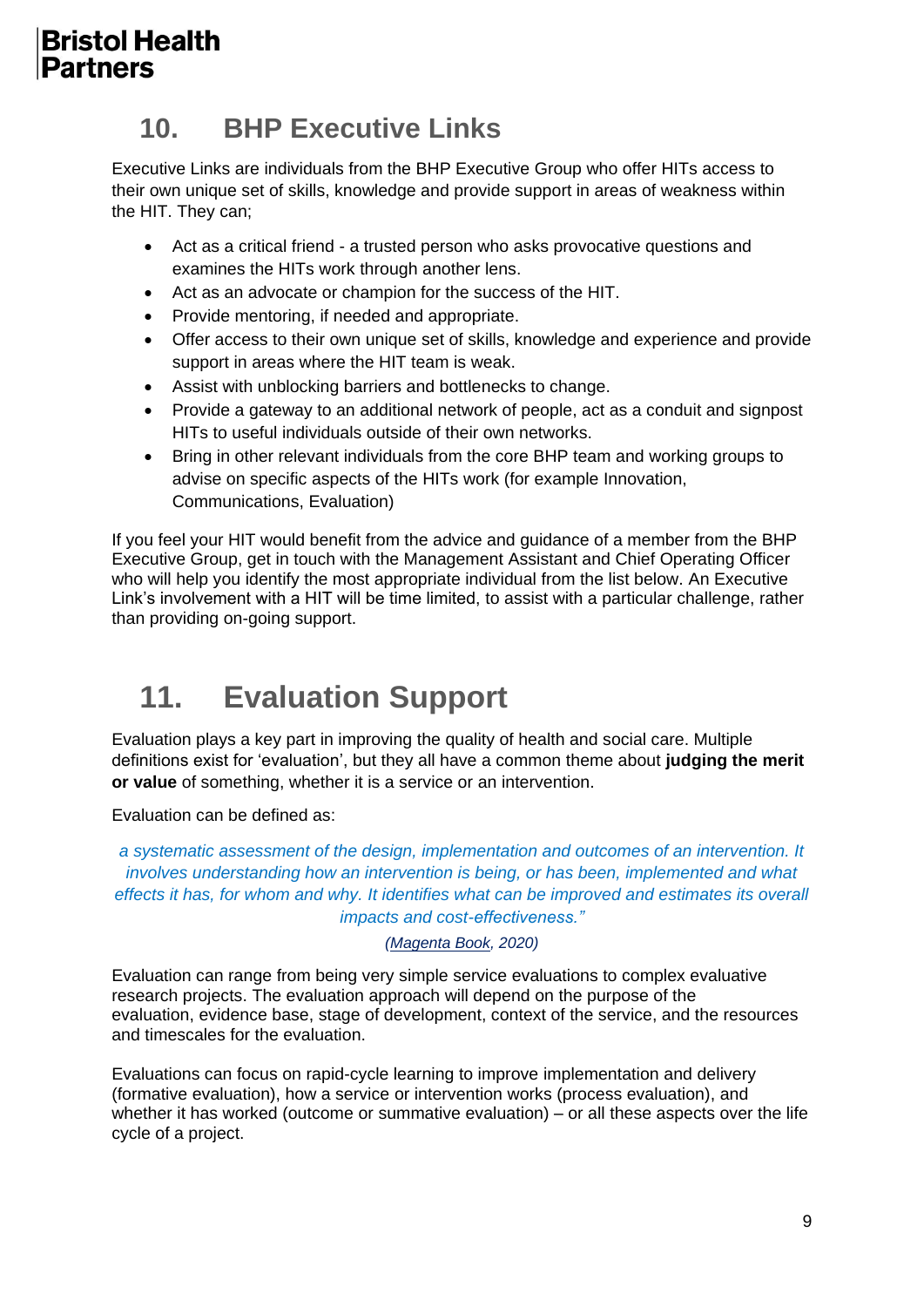We have produced a handy **'jargon buster'** guide and notes on **measuring impact** to assist you with planning your evaluation which is available in **[the online file store for this](https://uob-my.sharepoint.com/:f:/g/personal/ow8888_bristol_ac_uk/EoQ-J8mMEnJPv5cN75DrWlAB2vAtLN0wsG2EBuLQZYlSIg?e=AFFtQC)  [guide.](https://uob-my.sharepoint.com/:f:/g/personal/ow8888_bristol_ac_uk/EoQ-J8mMEnJPv5cN75DrWlAB2vAtLN0wsG2EBuLQZYlSIg?e=AFFtQC)**

The West of England Academic Health Science Network (WEASHN) has produced a helpful video on 'What is evaluation and why is it important?'

• <https://vimeo.com/171610420>

#### A)**Resources for evaluating service changes in response to the COVID-19 pandemic**

**[The online file store for this guide](https://uob-my.sharepoint.com/:f:/g/personal/ow8888_bristol_ac_uk/EoQ-J8mMEnJPv5cN75DrWlAB2vAtLN0wsG2EBuLQZYlSIg?e=AFFtQC)** includes a special addition on potential resources and templates to assist you when thinking about evaluating new remote or virtual ways of working in response to COVID-19 – and possibly beyond.

#### B)**Guidance on the adoption and spread of HIT innovations and improvements**

**[The online file store for this guide](https://uob-my.sharepoint.com/:f:/g/personal/ow8888_bristol_ac_uk/EoQ-J8mMEnJPv5cN75DrWlAB2vAtLN0wsG2EBuLQZYlSIg?e=AFFtQC)** includes new guidance for HITs on requirements for the successful adoption and spread of HIT innovation and improvement projects. The guidance was developed in conjunction with colleagues in the WEASHN.

#### C)**Evaluation toolkits**

Various toolkits are available to support HITs in carrying out evaluation. Locally, the WEAHSN, the BNSSG CCG Research & Evidence Team and the NIHR Applied Research Collaboration West (ARC West) have collaborated to produce online toolkits on evaluation and evidence. These feature a five-point guide to finding and using evidence, and to planning and implementing a service evaluation.

You will also find links and signposting to many resources and related training, case studies, top tips and advice as well as useful local contacts for support.

#### **Evaluation toolkit – Evaluation Works**

The online evaluation toolkit [Evaluation](http://www.nhsevaluationtoolkit.net/) Works is for health professionals and commissioners, to guide you through the evaluation process. The toolkit includes:

- five step quide to the [evaluation](http://www.nhsevaluationtoolkit.net/evaluation-cycle/) cycle
- [evaluation](http://www.nhsevaluationtoolkit.net/checklist/) planning checklist

The [evaluation](http://www.nhsevaluationtoolkit.net/resources/case-studies/) toolkit has a range of case studies to inspire you to do your own evaluation. The West of England Academic Health Science Network also hosts [evaluation](https://www.weahsn.net/what-we-do/evidence-informed-commissioning/evidence-informed-case-studies/evaluation-case-studies/) case studies drawn from the [region](https://www.weahsn.net/what-we-do/evidence-informed-commissioning/evidence-informed-case-studies/evaluation-case-studies/)

#### **Evidence toolkit – Evidence works**

The online evidence toolkit [Evidence](http://www.nhsevidencetoolkit.net/) Works was created alongside Evaluation Works. It includes:

five step guide to the [evidence](http://www.nhsevidencetoolkit.net/evidence-cycle/) cycle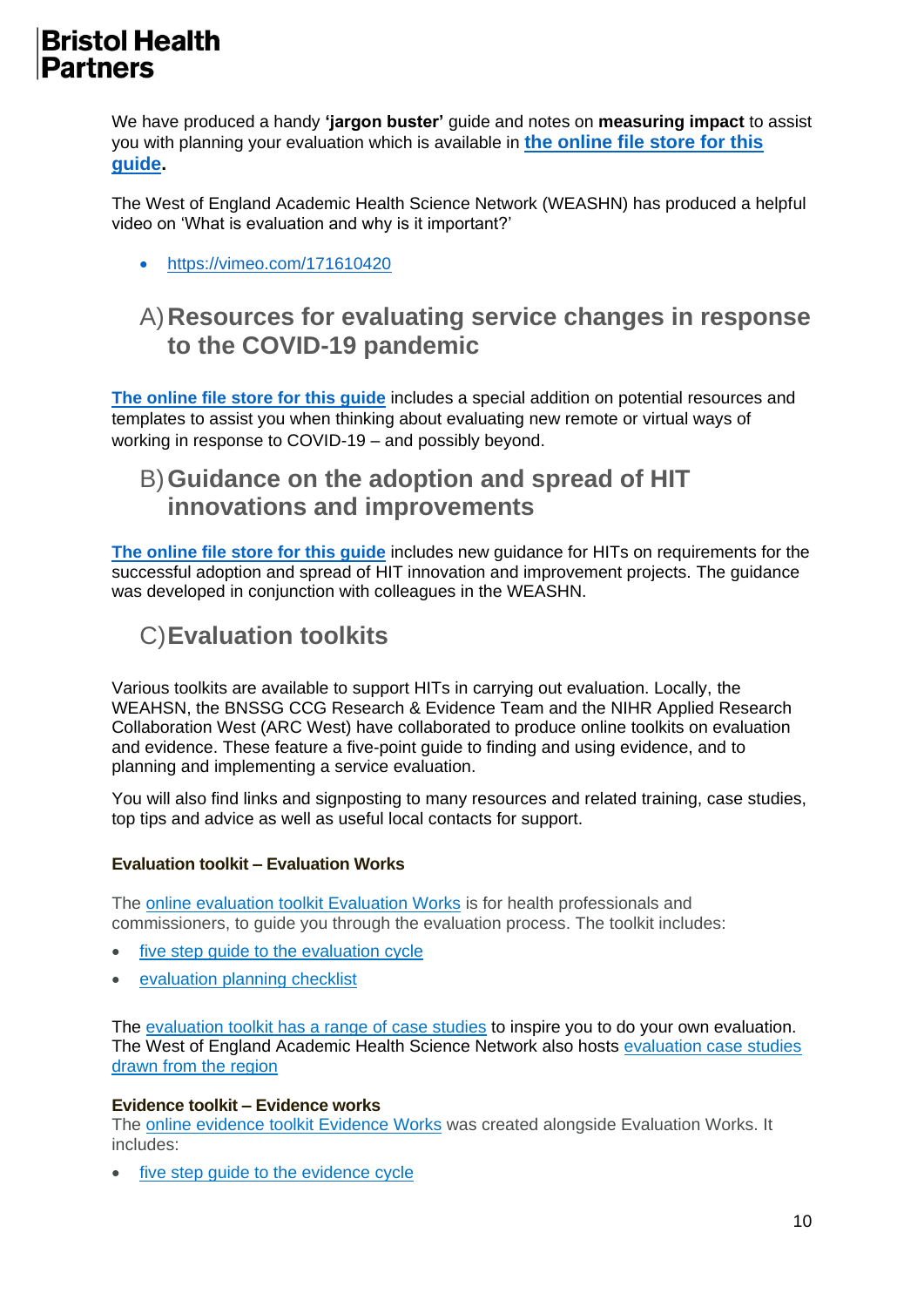#### • [evidence](http://www.nhsevidencetoolkit.net/checklist/) planning checklist

## D)**Evaluation training**

ARC West and the WEAHSN have developed a suite of [evaluation](https://arc-w.nihr.ac.uk/training-and-capacity-building/evaluation-best-practice-and-guidelines/)) resources to accompany the [Evaluation](http://www.nhsevaluationtoolkit.net/) Works and [Evidence](http://www.nhsevidencetoolkit.net/) Works toolkits.

In addition, ARC West offer a range of free evaluation short courses, from the three-hour 'Getting Started in Evaluation' to the one day 'Introduction to Service Evaluation' CPD accredited course. To book on to these courses, go to **[Forthcoming ARC West training](https://arc-w.nihr.ac.uk/training-and-capacity-building/)** 

## E)**Evaluation Online Network**

The Evaluation Online Network is a virtual group for anyone interested in evaluation in the West of England and beyond. It is led by Jo Bangoura, Senior Project Manager at the WEAHSN and Dr Kathy Pollard, Senior Research Fellow at the University of the West of England.

**[Evaluation](https://www.weahsn.net/what-we-do/evidence-informed-commissioning/evaluation/evaluation-online-network/) Online Network** 

#### F) **Evaluation best practice and guidance**

These two sets of best practice guidance on **ethics and governance of service evaluation** and **patient and public involvement (PPI) in evaluation** are aimed at anyone conducting service evaluations in health and social care. Ethics, governance and patient and public involvement are well established in research, yet service evaluation often isn't considered from this perspective. This guidance, made up of several documents, was produced with the support of the former West of England Evaluation Strategy Group, and is currently available on the ARC West Evaluation Resources webpage.

Best practice and quidance

#### G)**Other evaluation expertise**

The Bristol Health Partners Evaluation Officer can offer HITs advice and guidance on evaluation. If you would like further information or support contact [trish.harding@bristol.ac.uk](mailto:trish.harding@bristol.ac.uk)

[The BNSSG CCG Research & Evidence Team](https://bnssgccg.nhs.uk/about-us/what-we-do/research-and-evidence/) has a wealth of information to support evaluation activity.

UWE's Centre for Health and Clinical [Research](http://www1.uwe.ac.uk/hls/research/healthandclinicalresearch/researchareas/evaluation.aspx) has an evaluation theme with information on current evaluation activity.

The [UK Evaluation Society \(UKES\)](https://www.evaluation.org.uk/) website contains useful information on evaluation news/insights and events. It is also a source of information on continuing professional development opportunities and guidelines for evaluators.

The [NCVO Charities Evaluation Services](https://www.ncvo.org.uk/practical-support/consultancy/ncvo-charities-evaluation-services) helps voluntary organisations, volunteering programmes and their funders with practical impact measurement and evaluation.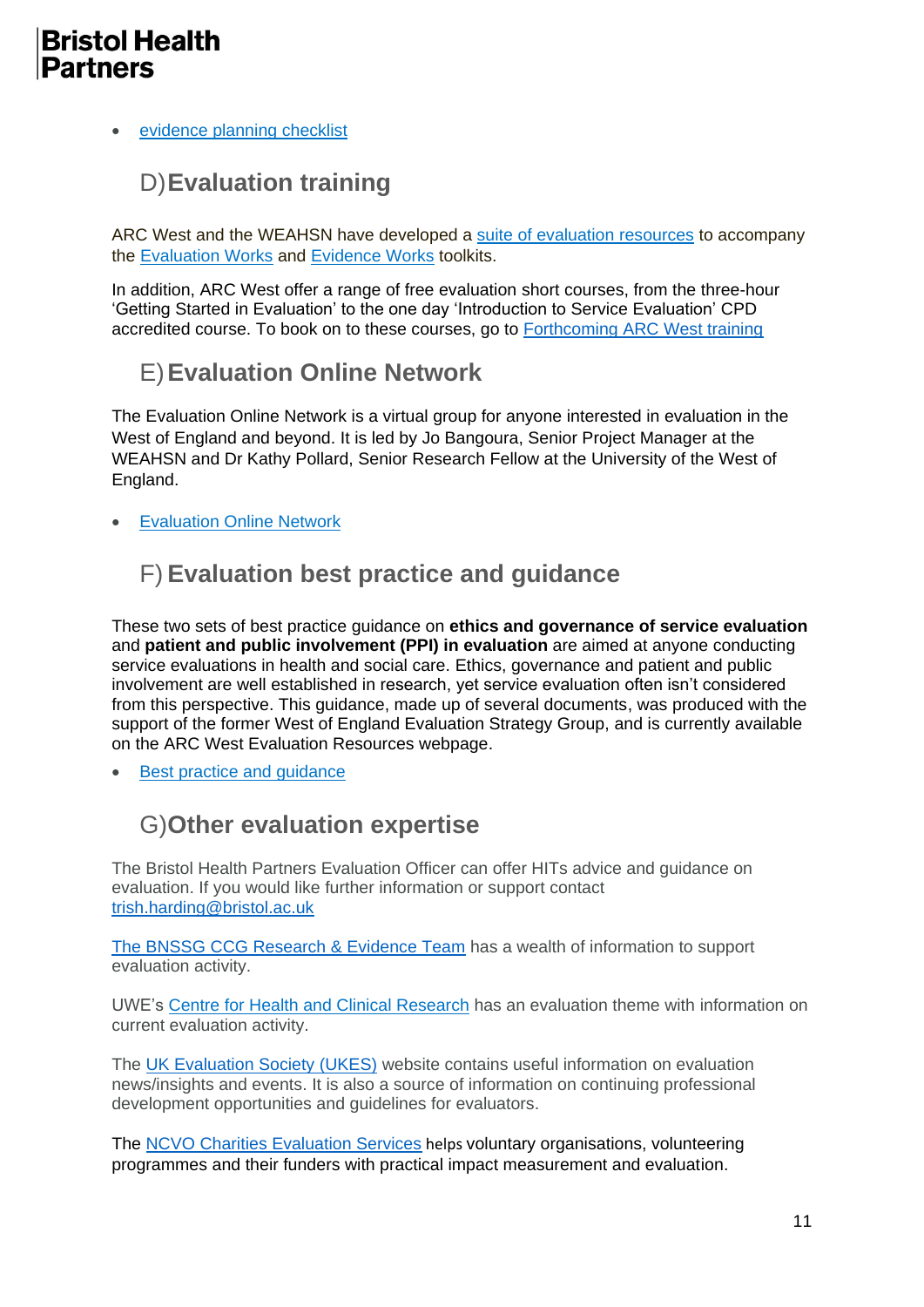[The Magenta Book \(2020\)](https://www.gov.uk/government/publications/the-magenta-book) Central Government advice and guidance on what to consider when designing an evaluation

# **12. Patient and Public Involvement (PPI)**

It is our aim that all HITs work actively with members of the public, patients and service users with relevant lived experience, and family members/carers as appropriate to their areas of activity. Inclusion of these perspectives are central to the successful development and implementation of health improvements.

PPI within HITs is supported by Bristol Health Partners via the public involvement team People in Health West of England, which also supports involvement within ARC West, the CRN West of England, and the West of England AHSN. This PPI team provides a strategic and integrated approach to involvement across the West of England. We have produced guidance on paying public contributors and you can access through **[the online file store for](https://uob-my.sharepoint.com/:f:/g/personal/ow8888_bristol_ac_uk/EoQ-J8mMEnJPv5cN75DrWlAB2vAtLN0wsG2EBuLQZYlSIg?e=AFFtQC)  [this guide.](https://uob-my.sharepoint.com/:f:/g/personal/ow8888_bristol_ac_uk/EoQ-J8mMEnJPv5cN75DrWlAB2vAtLN0wsG2EBuLQZYlSIg?e=AFFtQC)** You will also find a copy of the UHBW expenses claim form which you can use if it has been agreed as part of your funding application that PPI expenses will be processed via UHBW.

The People in Health West of England team are:

**Andy Gibson, Associate Professor Patient and Public Involvement,** Academic Lead, [andy.gibson@uwe.ac.uk](mailto:andy.gibson@uwe.ac.uk)

**Rosie Davies**, Patient and Public Involvement Research Fellow, [rosemary3.davies@uwe.ac.uk](mailto:rosemary3.davies@uwe.ac.uk)

**Mike Bell**, Patient and Public Facilitator, [mike.bell@bristol.ac.uk](mailto:mike.bell@bristol.ac.uk)

**Jazz Ward-James**, Administrator [Jazz.Ward-James@uwe.ac.uk](mailto:Jazz.Ward-James@uwe.ac.uk)

The People in Health West of England team is supported by a Strategy Group which includes eight public contributors with a variety of lived experience, and institutional links to universities and NHS organisations, alongside representation from Health Watch.

In addition to offering active support to develop PPI plans and activities, the People in Health West of England team have developed a range of resources to help put in place PPI activities. These include examples of strategies, role descriptions, a guide to paying public contributors and a code of conduct. All these and more can be accessed on [www.phwe.org.uk.](http://www.phwe.org.uk/) Click on the 'Resources' button at the top of the page and then select PHWE Resources and Guides.

# **13. Communication and branding**

As a Bristol Health Partners Health Integration Team, there is an expectation that all your HIT related communication materials will follow our branding guidelines. It's also important that you refer to your Bristol Health Partners sponsorship and the fact that you are operating as a Health Integration Team.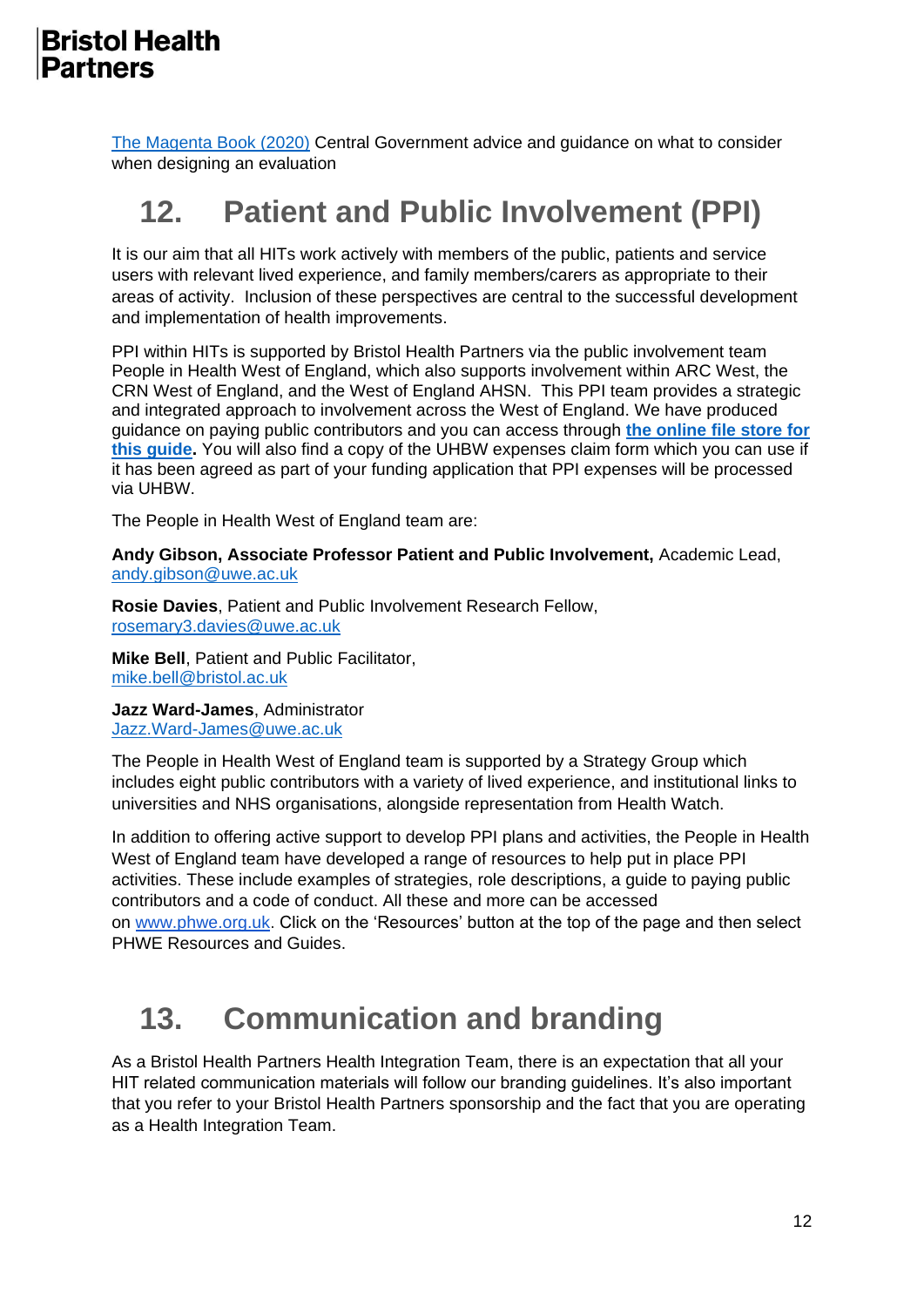To help you do this, we have provided templates, including [generic slides explaining Bristol](http://www.bristolhealthpartners.org.uk/uploads/documents/2019-01-24/1548336667-about-bristol-health-partners-slides-2019.pptx)  [Health Partners and what HITs are.](http://www.bristolhealthpartners.org.uk/uploads/documents/2019-01-24/1548336667-about-bristol-health-partners-slides-2019.pptx) Please use these as part of presentations you give through your HIT activities.

### **A)Our brand**

Download the [brand guidelines \(PDF\)](http://www.bristolhealthpartners.org.uk/uploads/documents/2018-12-20/1545308030-bhp-guidelines-2019-v2.pdf) for the full document, but the key elements of our brand are:

- The logo, which must always have the appropriate 'exclusion zone' around it so it's not hemmed in by other items
- The font we use is Arial
- The colour palette which is detailed in the brand guidelines
- Imagery realistic photography, primarily of people

## **B)HIT logos**

HITs can choose to design and use their own logo but only with the approval of the Bristol Health Partners Communications Manager.

Logos must be professionally designed and always used in conjunction with the Bristol Health Partners logo in presentations, documents, print and digital collateral.

As part of our branding guidelines, the Bristol Health Partners logo is placed in the top lefthand corner of any item. You are not able to place the HIT logo within the exclusion area of the Bristol Health Partners logo (see page 7 of the [brand guidelines](http://www.bristolhealthpartners.org.uk/uploads/documents/2018-12-20/1545308030-bhp-guidelines-2019-v2.pdf) for details of the exclusion area). We can recommend that you place the HIT logo in the top right-hand corner.

## **C)Imagery**

Please try to use realistic pictures of people that don't look like stock photography. Never use clip art! And always make sure you have permission to use the image from the copyright holder.

The first port of call should be your organisation's communications team, who might have some suitable pictures you can use. Or the Bristol Health Partners core team have access to a selection of images.

You can also download royalty free images where no photographer credit is required from sites like

- unsplash.com
- pixabay.com
- [www.freeimages.com](http://www.freeimages.com/)
- [www.pexels.com/royalty-free-images/](https://www.pexels.com/royalty-free-images/)

Though they can look a bit American.

#### **D)Your HIT website pages**

As a Health Integration Team, Sabrina Lee, the Bristol Health Partners Communications Manager, will work with you to develop your website pages. This includes: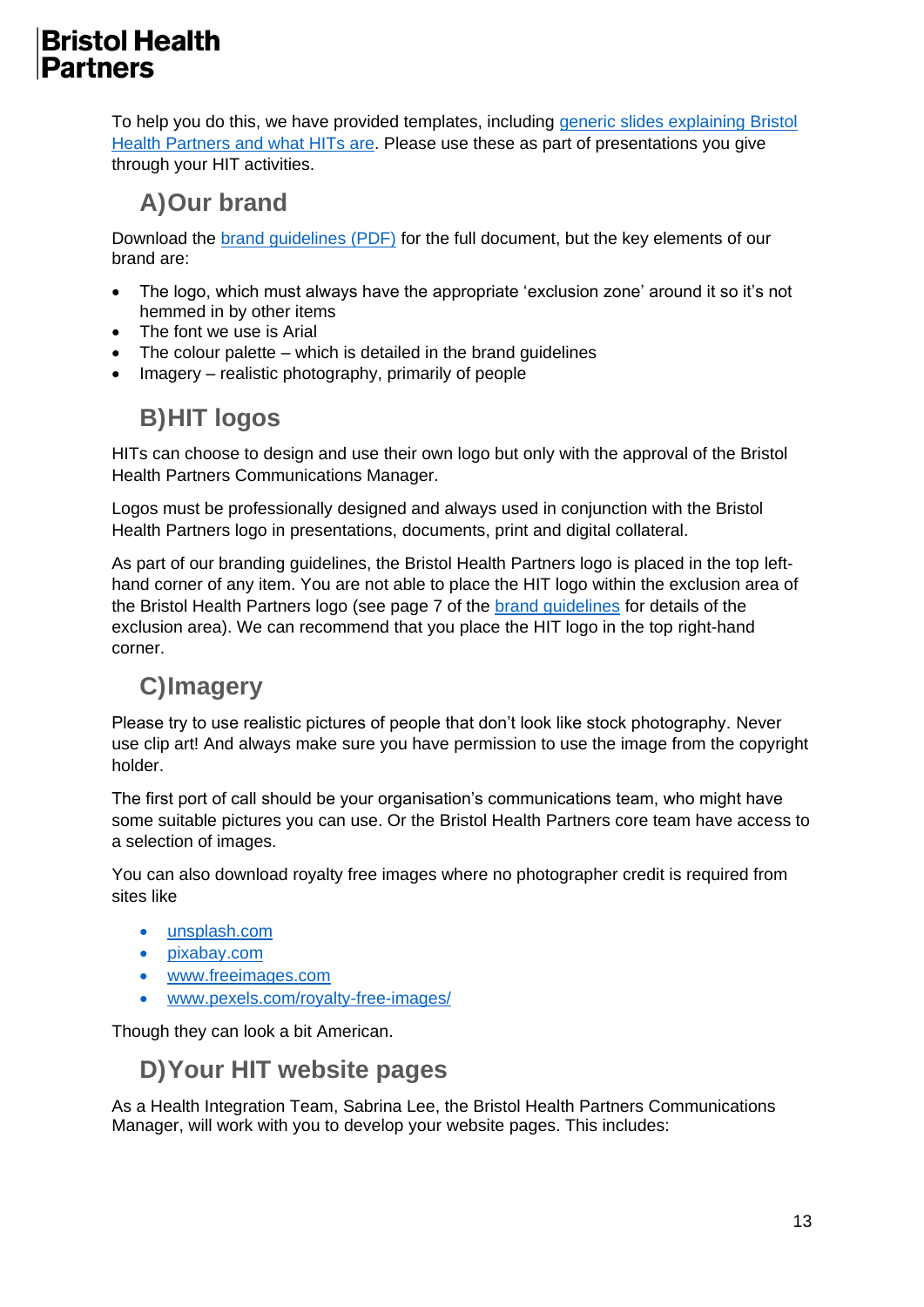- 1. Developing a core set pages on the Bristol Health Partners website, in the [HITs](http://www.bristolhealthpartners.org.uk/health-integration-teams/)  [section.](http://www.bristolhealthpartners.org.uk/health-integration-teams/) These follow a standard structure and templates, so that there is consistency from HIT to HIT. The key pages are:
	- a. [the HIT landing page](http://www.bristolhealthpartners.org.uk/health-integration-teams/active-people-promoting-healthy-life-expectancy-apphle-hit/)
	- b. [more on the HIT](http://www.bristolhealthpartners.org.uk/health-integration-teams/bristol-bones-and-joints/more-about-bristol-bones-and-joints/)
	- c. [who's involved](http://www.bristolhealthpartners.org.uk/health-integration-teams/eating-disorders/whos-involved/)
	- d. [HIT achievements](http://www.bristolhealthpartners.org.uk/health-integration-teams/improving-perinatal-mental-health-hit/hit-achievements/) (automatically generated from stories tagged against your HIT and tagged as a HIT achievement)
	- e. some HITs also have pages on projects or workstreams.
- 2. Selecting the image that will represent your HIT on the website.
- 3. Setting up a shortcut to your HIT pages (e.g. [www.bristolhealthpartners.org.uk/shine\)](http://www.bristolhealthpartners.org.uk/shine) which you can use when promoting your HIT.
- 4. News stories / events as appropriate. These are added to the main Bristol Health Partners news or events section, but then tagged against your HIT so that they automatically show on your landing page. Get in touch with Sabrina [\(sabrina.lee@bristol.ac.uk\)](mailto:sabrina.lee@bristol.ac.uk) or Louise [\(louise.osborne@bristol.ac.uk\)](mailto:louise.osborne@bristol.ac.uk) to get your stories and events on the website. News and events are also included in our email newsletter and Twitter.

## **E)Social media**

Our main social media channel is Twitter, and the [Bristol Health Partners account](https://twitter.com/BristolHealthP) is well established with more than 10k followers.

Anything that gets published on the Bristol Health Partners website is pushed out on Twitter too. Contact [Sabrina](mailto:sabrina.lee@bristol.ac.uk) if you would like anything tweeted.

HITs may set up their own social media if they feel it is necessary, but you must carefully consider who will be responsible for it and if they have the time to make it a success. In most cases, it will be more effective to use the main Bristol Health Partners account instead.

For more information on using social media as a HIT, please refer to our social media guidelines through **[the online file store for this guide.](https://uob-my.sharepoint.com/:f:/g/personal/ow8888_bristol_ac_uk/EoQ-J8mMEnJPv5cN75DrWlAB2vAtLN0wsG2EBuLQZYlSIg?e=AFFtQC)**

## **F) Newsletter**

The [Bristol Health Partners email newsletter](https://mailchi.mp/4fcf9d3f3df1/bristolhealthpartnersnewsletter30-3371821?e=ed826e3966) comes out quarterly, depending on the volume of content. It acts as a digest of what's been published on the website, including stories from HITs, our partners and the Bristol Health Partners core team. It's got around 800 subscribers, mainly from our partner organisations and the wider BNSSG health and care sector.

[Please encourage your HIT members to sign up](http://www.bristolhealthpartners.org.uk/subscribe-to-our-newsletter/) as it's a good way of keeping abreast of what's going on in the partnership.

See the [archive of past editions.](https://us3.campaign-archive.com/home/?u=4499f1a2cb13235427736b0d2&id=45dd9a303d)

#### G)**HITs round-ups**

These are emailed to HIT leadership teams for sharing with their members as appropriate. They can also be found on [the BHP website](https://www.bristolhealthpartners.org.uk/health-integration-teams/hits-round-ups/)

The round ups usually include:

- Cross HIT meeting dates, times and joining instructions
- External funding opportunities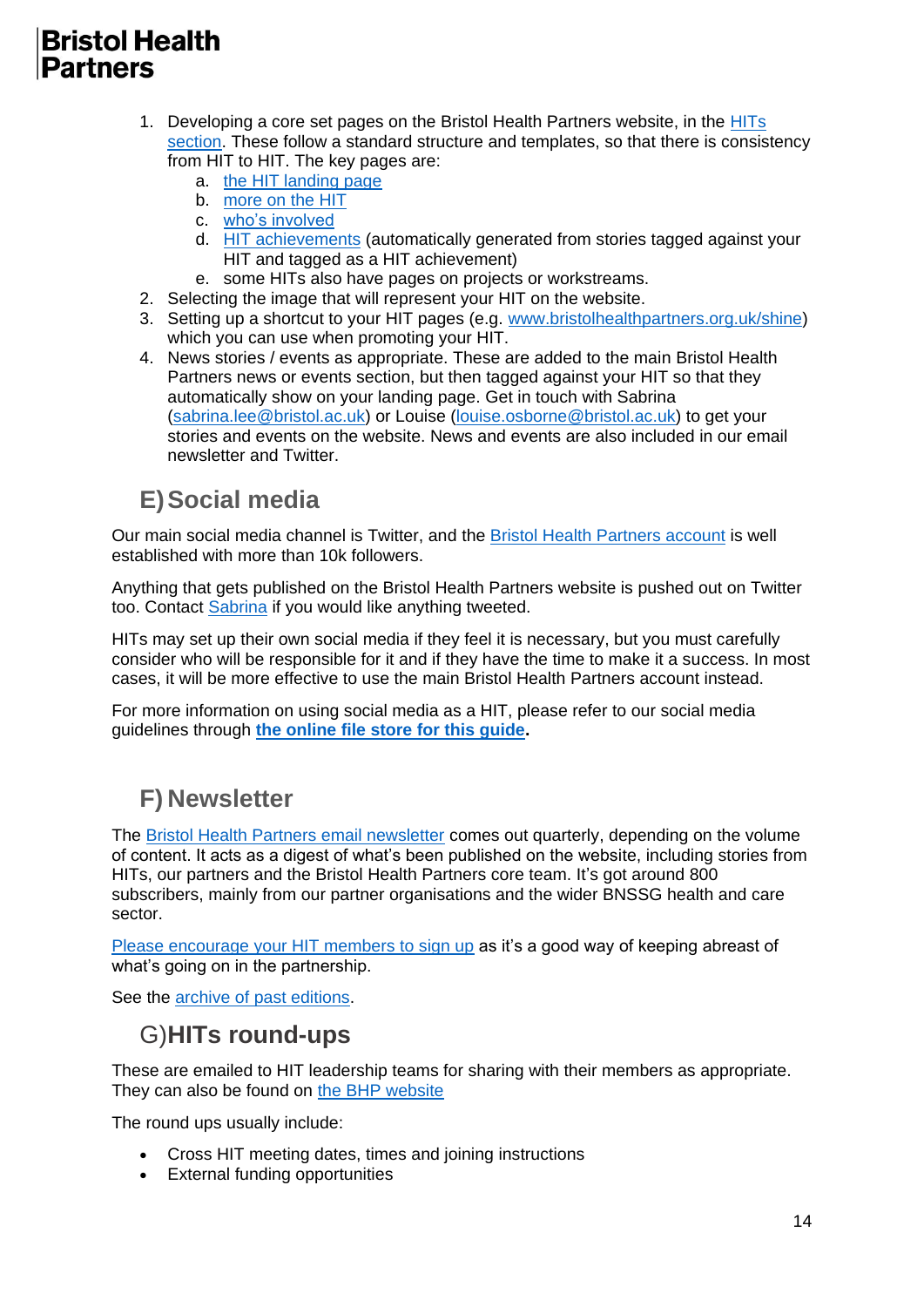- Evaluation & surveys information and support
- Training & learning opportunities
- Events of interest to HITs
- HIT/BHP achievements, such as awards
- Support and information

#### **H)Print**

Print can be an expensive way of communicating with people, so we tend to only use it for big key documents like the five years of achievement leaflet. Generally, digital is a more cost-effective way of reaching people. However, it is sometimes necessary to print event flyers or posters, so we have provided templates to help you. See the templates section on page 16.

If you are getting anything professionally printed, please consider using [University of Bristol's](http://www.bristol.ac.uk/print-services/)  [Print Services](http://www.bristol.ac.uk/print-services/) (or other in-house service) as they tend to be best value for small print runs.

#### **I) Events**

Events are an important part of many of our HITs' engagement strategy. The core team can often get involved if needed, at the very least promoting your event on the website, newsletter and Twitter. We also offer event-related templates to help your event promotion look as professional as possible. See the templates section on page 16.

#### J) **Video**

Video can be an effective way of communicating messages to specific audiences, but it can also be expensive and time consuming to get right. Because of this, a very strong case for the use of video rather than a news item, for example, would need to be made. Videos are often commissioned without proper attention to the objectives for doing so or having a plan for how to get the target audience to watch it.

If you genuinely believe that a video is the only way to reach your target audience and have an impact, please get in touch with [Sabrina Lee](mailto:sabrina.lee@bristol.ac.uk) to discuss options. Consider how long it might be, where it will be published and what style (e.g. documentary, interview).

Any music must have the appropriate copyright permissions.

We also have a list of suppliers who specialise in different types of video.

#### **K)Media appearances**

Bristol Health Partners fully supports HIT members who wish to appear on local media as part of their HIT's work.

However, it's vital that anyone making such an appearance also **inform their organisation's media team**, especially those employed by the NHS. All media appearances must be approved by your employing organisation.

Please let [Sabrina](mailto:sabrina.lee@bristol.ac.uk) know if you are planning a media appearance.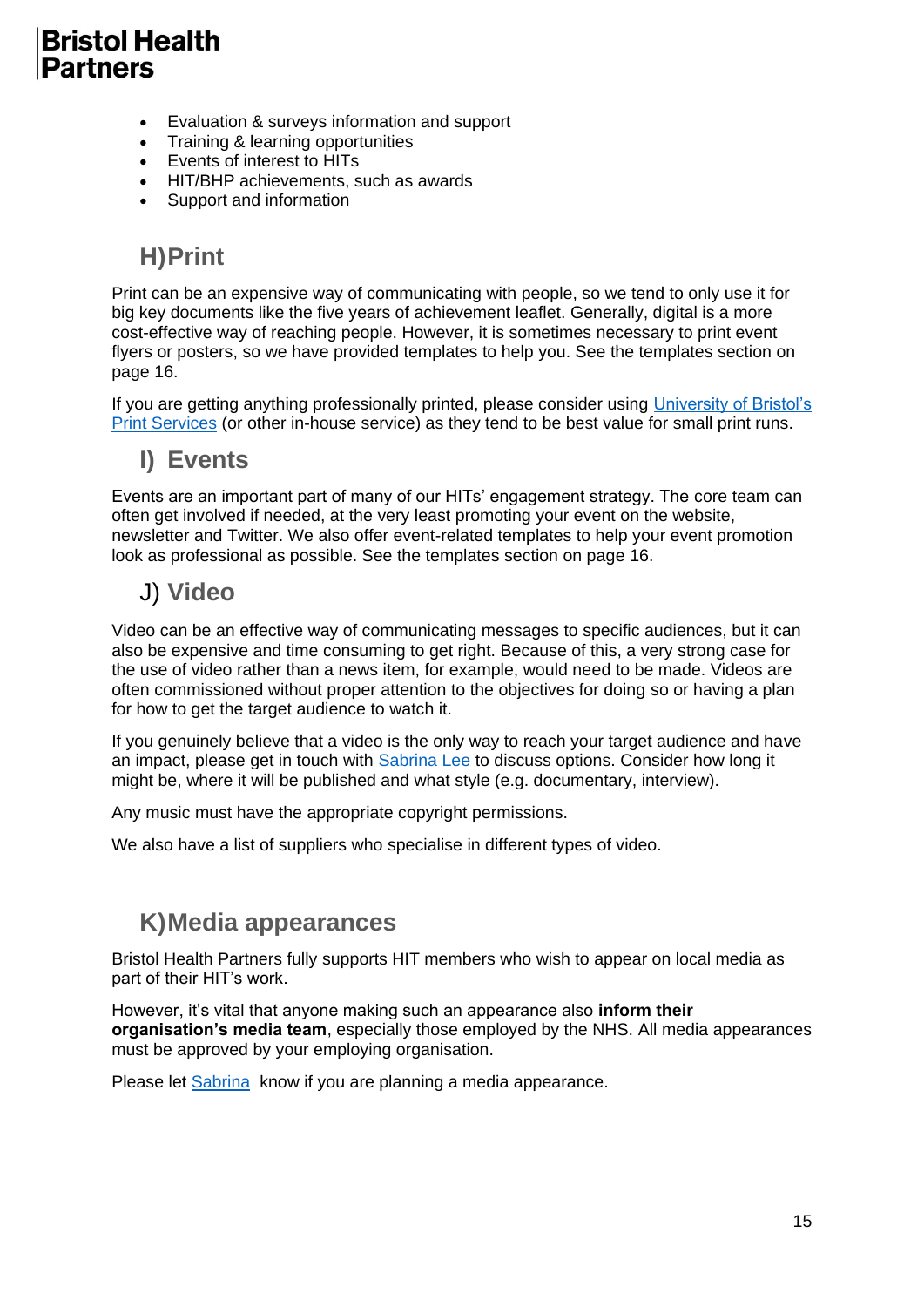## **L) HIT alignment with political causes**

The work of Health Integration Teams will sometimes interact with political campaigns and causes.

If an individual member of a Health Integration Team wishes to align the HIT only to a political cause or campaign, they require the approval of all HIT Directors to do so. If HIT Directors are unsure whether this is appropriate, they can seek guidance from the Bristol Health Partners Core Team.

If any HIT members or Directors wish to use the Bristol Health Partners logo in conjunction with a political cause or campaign, or make any suggestion of Bristol Health Partners endorsing a particular campaign, they must first contact the Bristol Health Partners Core Team. Should the case be particularly complex, this decision may be escalated to the Bristol Health Partners Executive Group for advice.

## **M) Communications training**

The NIHR ARC West team offers two short (two hour) courses on writing for a lay audience, which runs twice a year, and how to win at Twitter, which runs four times a year, through the NIHR ARC West training programme. HIT members are prioritised when they apply for a place. Zoe Trinder-Widdess runs these courses and can also run these courses on an ad-hoc basis for groups of up to 12 people. Contact Zoe [\(zoe.trinder-widdess@bristol.ac.uk\)](mailto:zoe.trinder-widdess@bristol.ac.uk) if you would like to know more.

Check the [ARC West training pages](https://clahrc-west.nihr.ac.uk/training-and-capacity-building/clahrc-west-courses/) for other courses you might be interested in.

We are also able to provide presentation skills training. Please get in touch with Louise Osborne if you would like to find out more.

#### **N)Communications advice**

Get in touch with [Sabrina](mailto:sabrina.lee@bristol.ac.uk) for any advice you might need. You can also go the following places for advice on communicating with groups:

- Policymakers [PolicyBristol](http://www.bristol.ac.uk/policybristol/contact-us/)
- Patient contributors [People in Health West of England](http://www.phwe.org.uk/)

#### **O)Communication templates**

- [Brand guidelines](http://www.bristolhealthpartners.org.uk/uploads/documents/2018-12-20/1545308030-bhp-guidelines-2019-v2.pdf)
- [Bristol Health Partners logo](http://www.bristolhealthpartners.org.uk/uploads/images/2018-12-20/1545309964-bhp-logo-black.jpg)
- [Bristol Health Partners logo with exclusion zone included](http://www.bristolhealthpartners.org.uk/uploads/images/2018-12-20/1545309963-bhp-logo-black-with-exclusion.jpg)
- [PowerPoint](http://www.bristolhealthpartners.org.uk/uploads/documents/2018-12-20/1545321280-bristol-health-partners-presentation-template.ppt) template
- [Generic 'about Bristol Health Partners and HITs' slides](http://www.bristolhealthpartners.org.uk/uploads/documents/2019-01-30/1548860137-about-bristol-health-partners-slides-2019.pptx)
- [Word template](http://www.bristolhealthpartners.org.uk/uploads/documents/2018-12-20/1545310053-word-template.docx) (for event schedules, handouts etc)
- [A4 event poster template](http://www.bristolhealthpartners.org.uk/uploads/documents/2019-01-30/1548860157-a4-event-poster-template.pptx)
- [A5 event flyer template](http://www.bristolhealthpartners.org.uk/uploads/documents/2019-01-30/1548860156-a5-event-flyer-template.pptx) (note this prints out A5 so you may need to get it professionally printed by [University of Bristol Print Services](http://www.bristol.ac.uk/print-services/)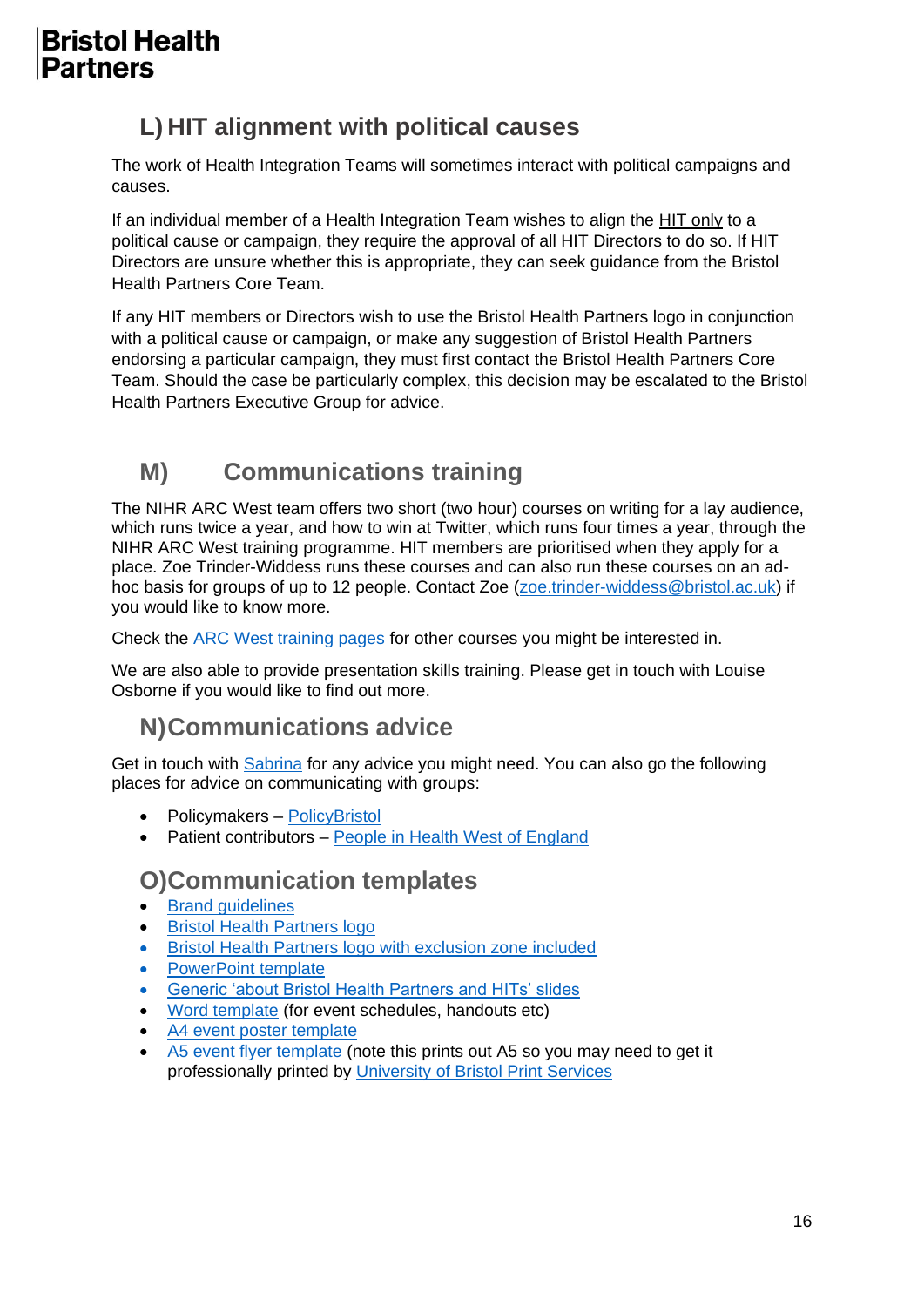# **14. NIHR ARC (Applied Research Collaboration) West Project**

#### **National Institute for Health Research Applied Research Collaboration** (NIHR ARC West) works with partner organisations to conduct applied health research and implement research evidence, to improve health and healthcare across the West.

They undertake applied health research projects, in collaboration with partners across the region and nationally. The research must have a real-world application and fall into one of their research themes, 'improving the management of chronic health conditions', 'public health interventions and population health' 'equity, appropriateness and sustainability' and 'mental health'.

ARC West brings together universities, local authorities, NHS hospital trusts, clinical commissioning groups, patients and members of the public, and third sector organisations to focus on research to improve health and healthcare for local people.

Applied Research Collaboration West is hosted by University Hospitals Bristol NHS Foundation Trust, and the partnership includes local providers of NHS services and NHS commissioners, universities, local authorities and third sector and patient / user organisations, Bristol Health Partners (BHP) and the West of England Academic Health Science Network (WEAHSN).

ARC West are currently working on various research and implementation projects with numerous BHP HITs. Further information can be found on their [website.](https://arc-w.nihr.ac.uk/)

# **15. Other parts of the Bristol region's research infrastructure**

The glossary below gives a brief outline of some of the types of research organisations who may be able to support your work. Please contact the core team for more information.

| Acronym | Term                              | <b>Definition</b>                                                                                                                                                                                                                                                                                                                                     |
|---------|-----------------------------------|-------------------------------------------------------------------------------------------------------------------------------------------------------------------------------------------------------------------------------------------------------------------------------------------------------------------------------------------------------|
| AHSC    | Academic Health<br>Science Centre | Bristol Health Partners is now an AHSC.                                                                                                                                                                                                                                                                                                               |
|         |                                   | AHSCs are partnerships between top universities and<br>NHS organisations that combine excellence in research,<br>health education and patient care.                                                                                                                                                                                                   |
|         |                                   | The newly designated NIHR and NHS England and NHS<br>Improvement Academic Health Science Centres<br>(AHSCs) will harness the strategic alignment of the NHS<br>organisations and their university partners to improve<br>health and care through increased translation of<br>discoveries from early scientific research into benefits to<br>patients. |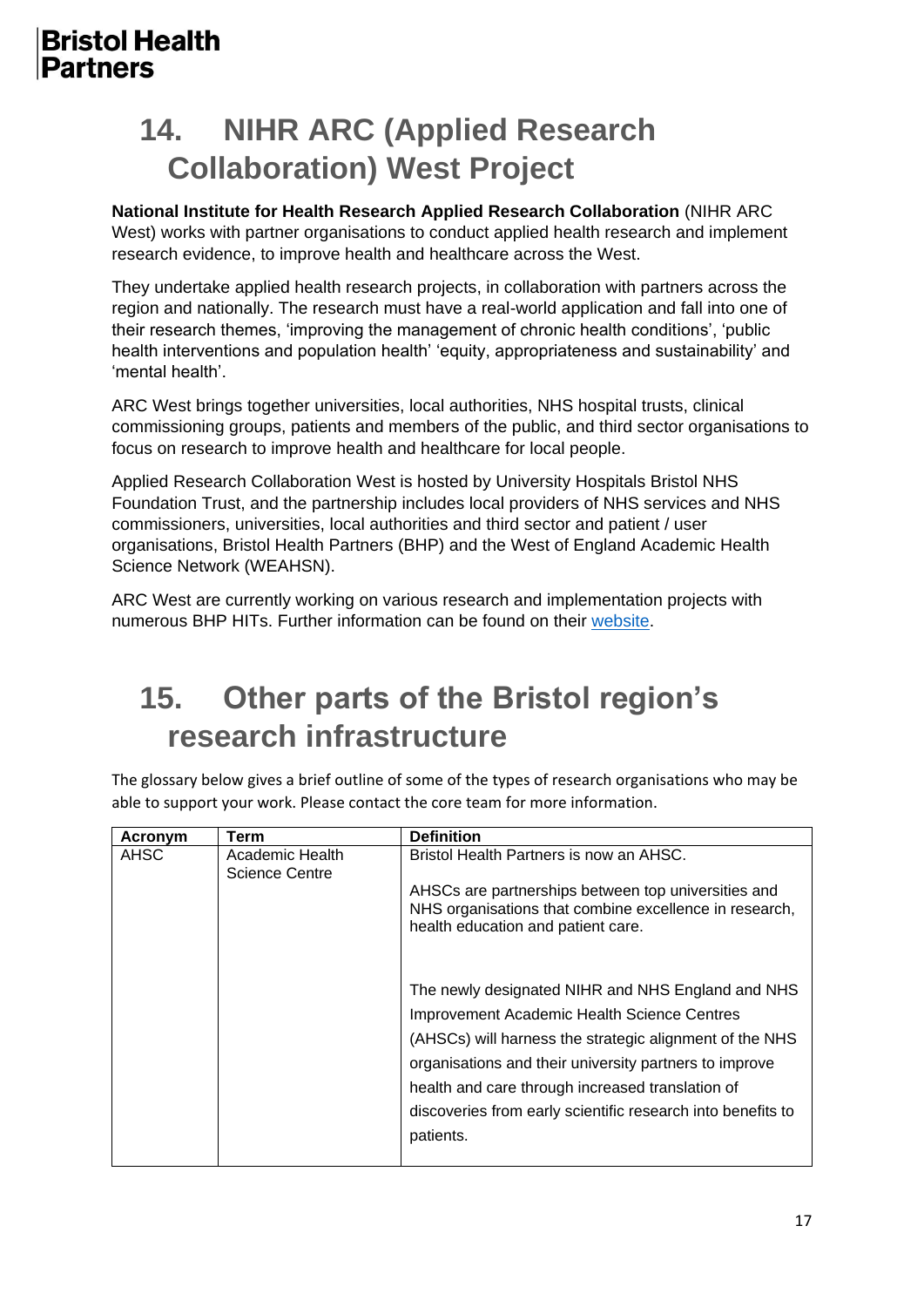|             |                                   | More information: www.nihr.ac.uk/news/eight-new-                                                                                                                                                                                                                                                             |
|-------------|-----------------------------------|--------------------------------------------------------------------------------------------------------------------------------------------------------------------------------------------------------------------------------------------------------------------------------------------------------------|
|             |                                   | academic-health-science-centres-launched-to-support-<br>the-translation-of-scientific-advances-into-treatments-for-<br>patients/24609                                                                                                                                                                        |
|             |                                   |                                                                                                                                                                                                                                                                                                              |
| <b>AHSN</b> | Academic Health                   | Local website: www.bristolhealthpartners.org.uk                                                                                                                                                                                                                                                              |
|             | <b>Science Network</b>            | There are 15 Academic Health Science Networks<br>(AHSNs) across England, established by NHS England<br>in 2013 to spread innovation at pace and scale -<br>improving health and generating economic growth. Each<br>AHSN works across a distinct geography serving a<br>different population in each region. |
|             |                                   | More information: www.ahsnnetwork.com/about-                                                                                                                                                                                                                                                                 |
|             |                                   | academic-health-science-networks                                                                                                                                                                                                                                                                             |
|             |                                   | Local website: www.weahsn.net                                                                                                                                                                                                                                                                                |
| <b>ARC</b>  | Applied Research<br>Collaboration | NIHR Applied Research Collaborations (ARCs) support                                                                                                                                                                                                                                                          |
|             |                                   | applied health and care research that responds to, and                                                                                                                                                                                                                                                       |
|             |                                   | meets, the needs of local populations and local health                                                                                                                                                                                                                                                       |
|             |                                   | and care systems.                                                                                                                                                                                                                                                                                            |
|             |                                   |                                                                                                                                                                                                                                                                                                              |
|             |                                   | The ARCs, announced in July 2019, aim to improve                                                                                                                                                                                                                                                             |
|             |                                   | outcomes for patients and the public; improve the quality,                                                                                                                                                                                                                                                   |
|             |                                   | delivery and efficiency of health and care services; and                                                                                                                                                                                                                                                     |
|             |                                   | increase the sustainability of the health and care system                                                                                                                                                                                                                                                    |
|             |                                   | both locally and nationally.                                                                                                                                                                                                                                                                                 |
|             |                                   | More information: www.nihr.ac.uk/explore-<br>nihr/support/collaborating-in-applied-health-<br>research.htm                                                                                                                                                                                                   |
|             |                                   | Local website: https://arc-w.nihr.ac.uk/about-arc-<br>west/                                                                                                                                                                                                                                                  |
| <b>BRC</b>  | <b>Biomedical Research</b>        | NIHR's 20 Biomedical Research Centres (BRCs) are                                                                                                                                                                                                                                                             |
|             | Centre                            | collaborations between world-leading universities and                                                                                                                                                                                                                                                        |
|             |                                   | NHS organisations that bring together academics and                                                                                                                                                                                                                                                          |
|             |                                   | clinicians to translate lab-based scientific breakthroughs                                                                                                                                                                                                                                                   |
|             |                                   | into potential new treatments, diagnostics and medical                                                                                                                                                                                                                                                       |
|             |                                   | technologies.                                                                                                                                                                                                                                                                                                |
|             |                                   |                                                                                                                                                                                                                                                                                                              |
|             |                                   | The centres receive substantial levels of sustained                                                                                                                                                                                                                                                          |
|             |                                   | funding - £816 million over five years - to create an<br>environment where experimental medicine can thrive.                                                                                                                                                                                                 |
|             |                                   | They attract the best scientists and produce world-                                                                                                                                                                                                                                                          |
|             |                                   | leading research, contributing to the local and national                                                                                                                                                                                                                                                     |
|             |                                   | economy                                                                                                                                                                                                                                                                                                      |
|             |                                   |                                                                                                                                                                                                                                                                                                              |
|             |                                   | <b>More information:</b>                                                                                                                                                                                                                                                                                     |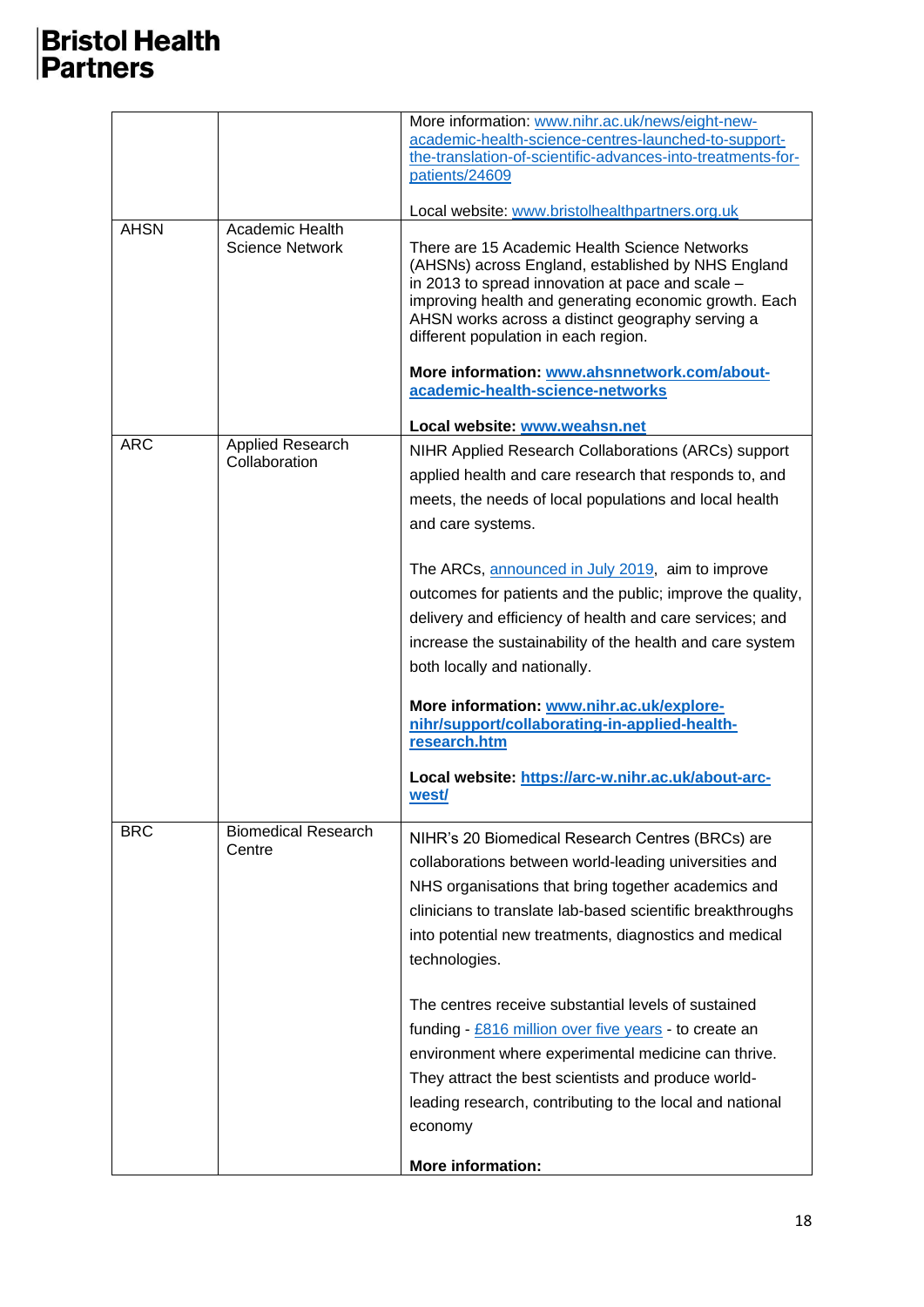|            |                                            | https://www.nihr.ac.uk/explore-<br>nihr/support/experimental-medicine.htm                                                                                                                                                                                                                                                                                                                                                                                                                                                                                                                  |
|------------|--------------------------------------------|--------------------------------------------------------------------------------------------------------------------------------------------------------------------------------------------------------------------------------------------------------------------------------------------------------------------------------------------------------------------------------------------------------------------------------------------------------------------------------------------------------------------------------------------------------------------------------------------|
|            |                                            | Local website:<br>https://www.bristolbrc.nihr.ac.uk/                                                                                                                                                                                                                                                                                                                                                                                                                                                                                                                                       |
| <b>BTC</b> | <b>Bristol Trials Centre</b>               | Bristol Trials Centre (BTC) is home to two UK Clinical<br><b>Research Collaboration-registered Clinical Trial Unit</b><br>hubs. The Centre was formally launched in November<br>2019 following the merger of the Bristol Randomised<br>Trials Collaboration and the Clinical Trials and Evaluation<br>Unit. Clinical Trials Units (CTUs) are specialist units<br>which have been set up with a specific remit to design,<br>conduct, analyse and publish clinical trials and other<br>well-designed studies.                                                                               |
|            |                                            | They have the capability to provide specialist expert<br>statistical, epidemiological and other methodological<br>advice and coordination to undertake successful clinical<br>trials. In addition, most CTUs will have expertise in the<br>coordination of trials involving investigational medicinal<br>products which must be conducted in compliance with<br>the UK Regulations governing the conduct of clinical<br>trials resulting from the EU Directive for Clinical Trials.                                                                                                        |
|            |                                            | More information: https://www.ukcrc.org/research-<br>infrastructure/clinical-trials-units/                                                                                                                                                                                                                                                                                                                                                                                                                                                                                                 |
|            |                                            | Local website:<br>https://bristoltrialscentre.blogs.bristol.ac.uk/                                                                                                                                                                                                                                                                                                                                                                                                                                                                                                                         |
| <b>CRN</b> | <b>Clinical Research</b><br><b>Network</b> | The NIHR Clinical Research Network (CRN) supports<br>patients, the public and health and care organisations<br>across England to participate in high-quality research,<br>advancing knowledge and improving care. The CRN is<br>comprised of 15 Local Clinical Research Networks and<br>30 Specialties who coordinate and support the delivery of<br>high-quality research both by geography and therapy<br>area. National leadership and coordination are provided<br>through the CRN Coordinating Centre.                                                                                |
|            |                                            | The CRN enables high-quality health and care research<br>in England by meeting the costs of additional staff,<br>facilities, equipment and support services so that<br>research is not subsidised with funding that has been<br>provided for health and care treatments and service. The<br>CRN also provides a vast range of national and local<br>resources and activities that support health and care<br>organisations, staff, and patients and service users to be<br>research active, such as specialist training, information<br>systems to manage and report research, patient and |